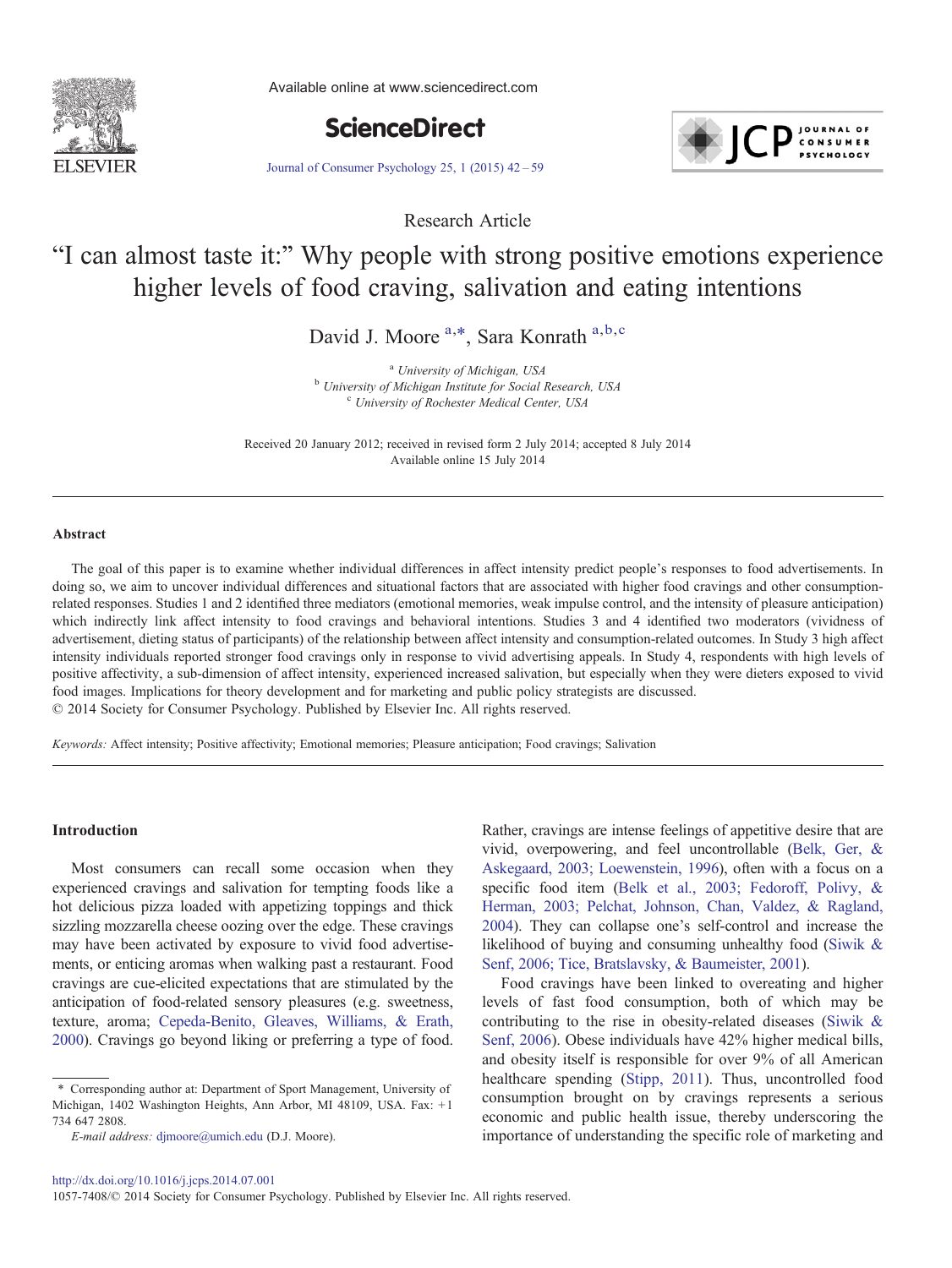<span id="page-1-0"></span>advertising in stimulating food craving. Furthermore, since cravings are powerful visceral drives that undermine the control of food intake by both dieters and non-dieters alike, we need more understanding about how consumers differ in their responses to vivid presentations of food cues. It is inappropriate to assume that consumers are homogenous in their reactions to marketing stimuli designed to stimulate food consumption.

This paper presents and tests a theoretical model designed to predict impulsive food consumption-related outcomes. In doing so, we aim to uncover individual differences and situational factors that are associated with higher food cravings and other consumption-related responses (Fig. 1). We follow a person by situation theoretical approach that has been successfully used to predict other impulsive behaviors (e.g. aggression: [Anderson &](#page-16-0) [Bushman, 2002;](#page-16-0) sexual behaviors: [Cooper, 2010\)](#page-16-0). Thus, we apply the prevalent interactionist view within personality and social psychology to food consumption-related outcomes (e.g., cravings, behavioral intentions, and salivation), hypothesizing that these outcomes should depend on both individual differences (e.g. traits such as affect intensity, individual differences such as dieting status) and contextual factors (e.g. features of advertisements).

Fig. 1 gives an overview of the current studies, and we now briefly review the key research questions that they address. First, are there predictable individual differences in craving intensity after advertisement exposure? For example, people tend to differ in the intensity of the emotions ("affect") they experience when exposed to emotionally-charged stimuli ([Larsen & Diener, 1987; Moore, Harris, & Chen, 1995\)](#page-17-0). However, it is unknown whether affect intensity is related to craving intensity, behavioral intentions, and salivation responses. Understanding the role of affect intensity is important because of the possibility that people who are dispositionally inclined to experience their emotions intensely may be the same ones who have difficulty controlling their food cravings and appetitive impulses ([Fedoroff et al., 2003; Hofmann, Friese, &](#page-16-0) [Strack, 2009](#page-16-0)).

Second, why should affect intensity be associated with more consumption-related outcomes? Can we uncover potential mediating variables that help to explain its role in eliciting cravings and other consumption-related responses? In Studies 1 and 2 we identify three psychological processes that help to explain why affect intensity may directly or indirectly stimulate food cravings: (a) the role of emotional memories; (b) the weakening of impulse control, and (c) the intensity of pleasure anticipation, all of which are hypothesized to amplify cravings in high affect intensity individuals (see Fig. 1).

Third, Studies 3 and 4 examine whether these relationships are moderated by vivid versus pallid product descriptions, and the dieting status of the respondent (Study 4). These moderated relationships should be investigated to better understand how appetitively charged advertising appeals affect a variety of consumers differently. Specifically, to what extent does the vividness of product descriptions in advertisements contribute to the stimulation of food cravings among high affect intensity people? Furthermore, does being on a diet also affect how these individuals respond to such vivid cues? Studies 3 and 4 also examine the importance of measuring salivation—a non-conscious physiological response in anticipation of the pleasure of food consumption [\(Krishna, Morrin, & Sayin, 2014; Spence, 2011](#page-17-0)).

Fourth, are specific sub-dimensions of the affect intensity construct ([Larsen & Diener, 1987](#page-17-0)) more likely to impact consumption-related responses? In Studies 2 and 4, this paper makes important theoretical contributions by testing which of the sub-factors of the affect intensity construct, positive



Fig. 1. A theoretical model of mediators and moderators of the relationship between affect intensity and consumption-related responses.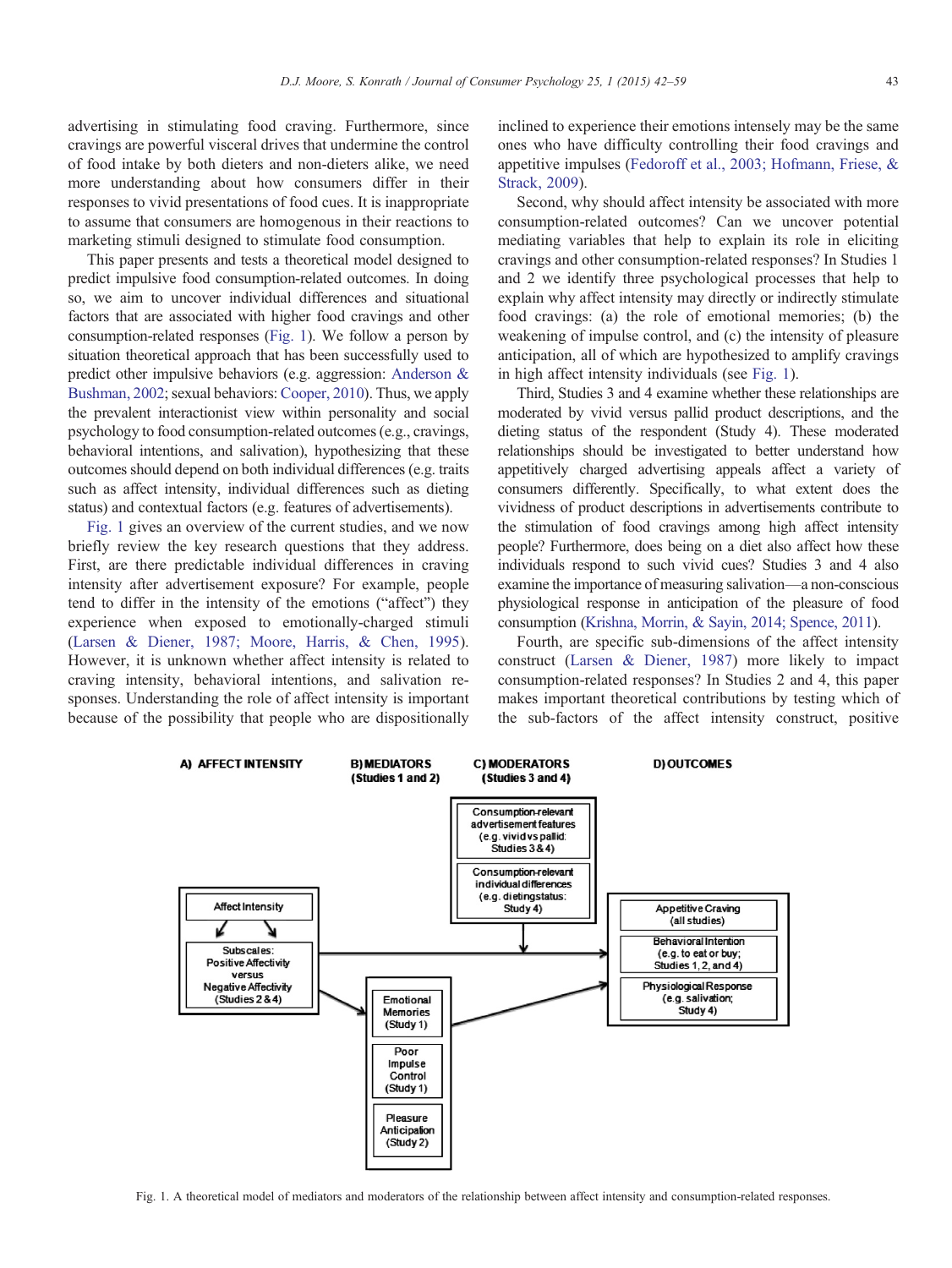affectivity versus negative affectivity, is uniquely related to consumption-related outcomes ([Bagozzi & Moore, 2011;](#page-16-0) [Bryant, Yarnold, & Grimm, 1996\)](#page-16-0). This is important because researchers have noted that when personality constructs are multidimensional (e.g., the affect intensity scale), the use of specific sub-dimensions of the scale may be more interpretable and less misleading than the use of the total scale ([Bagozzi,](#page-16-0) [1994\)](#page-16-0). More importantly, there is some level of ambiguity about the relative impact of positive affectivity versus negative affectivity in responses to vivid cues. For example, it is quite possible that when people experience negative feelings or moods ([Gardner, Wansink, Kim, & Park, 2014](#page-16-0)), they will indulge their immediate impulses to eat tasty snacks in order to restore positive feelings—the "if you feel bad, do it" syndrome ([Fedorikhin & Patrick, 2010; Garg, Wansink, & Inman, 2007;](#page-16-0) [Tice et al., 2001](#page-16-0)). Thus, negative affectivity may promote craving intensity. On the other hand, it is also possible that people with more positive feelings will be more strongly driven by positive anticipation, which may stimulate more intense cravings ([Alba & Williams, 2013](#page-16-0)). Therefore, both positive and negative affectivity may predict cravings, thus creating a potential theoretical conundrum that this paper can address. We start with a review of the literature associated with the model ([Fig. 1](#page-1-0)).

## Literature review and hypotheses

# Affect intensity and consumption-related outcomes

Affect intensity is the tendency to experience the emotional world vividly and deeply [\(Larsen & Diener, 1987\)](#page-17-0). When people are exposed to emotionally charged stimuli, those with high affect intensity engage in mental elaborations that intensify their emotional reactions. For example they focus on their feelings and on emotionally evocative details of stimuli. They also engage in fantasy elaboration, by imagining and visualizing, for example, consumption experiences beyond the information provided by the stimuli. Presumably, fantasizing about the anticipated consumption experience may increase food cravings [\(Larsen & Diener, 1987](#page-17-0)). High affect intensity people also exhibit high sensitivity to tactile, auditory, visual, and olfactory stimulation ([Kergoat et al., 2012; Larsen,](#page-17-0) [Billings, & Cutler, 1996\)](#page-17-0), reporting more enjoyment of sensory arousal experiences such as smelling the aroma of freshly baked bread and the fragrance of perfumes [\(Moore & Homer,](#page-17-0) [2000\)](#page-17-0). Thus, one might expect that they would also experience more cravings.

Affect intensity consists of six sub-factors ([Bagozzi &](#page-16-0) [Moore, 2011](#page-16-0)). In this paper we focus on the two most relevant ones: positive affectivity and negative affectivity [\(Bryant et al.,](#page-16-0) [1996\)](#page-16-0). Positive affectivity is the degree to which individuals experience intense positive feelings (e.g. "When I feel happy, it is a strong type of exuberance"), versus negative affectivity, which is associated with unpleasant emotions (e.g. "Sad movies deeply touch me"). Positive affectivity may be more appropriate for identifying people who are focused on anticipating or seeking pleasurable experiences ([Alba & Williams, 2013;](#page-16-0) [Fedoroff et al., 2003\)](#page-16-0). Thus, when possible (i.e. in Studies 2 and 4), we contrast the positive affectivity versus the negative affectivity dimensions in predicting the consumption-related outcomes.

## Appetitive cravings

Food cravings are strong motivational states similar to visceral drives such as thirst, hunger, or sexual desire ([Bagozzi,](#page-16-0) [1992; Hill, 2007\)](#page-16-0). High affect intensity people (especially those with high positive affectivity) are more likely to seek out pleasurable experiences (e.g. tempting food), and seeking out these experiences encourages cravings [\(Belk et al., 2003;](#page-16-0) [Pelchat et al., 2004](#page-16-0)). One possible reason is that positive affectivity represents a consistent temperament that seeks out positive experiences to achieve emotional arousal [\(Larsen et al.,](#page-17-0) [1996; Moore & Homer, 2000](#page-17-0)). Therefore, unlike those with high negative affectivity, high positive affectivity respondents are motivated to indulge in imagination and visualization of pleasure-producing consumption experiences that stimulate cravings [\(Hill, 2007](#page-16-0)).

# Behavioral intentions

Emotionally charged stimuli (e.g., chocolate cake) may impinge on the affective system by evoking cravings [\(Fedoroff](#page-16-0) [et al., 2003\)](#page-16-0), which in turn activate consumption impulses ([Loewenstein, 1996; Loewenstein & O'Donoghue, 2007; Shiv &](#page-17-0) [Fedorikhin, 2002](#page-17-0)). These impulses can occur quite suddenly because they are not consciously or carefully planned [\(Bagozzi,](#page-16-0) [1992\)](#page-16-0). However, once behavioral impulses are activated, they become very difficult to suppress because they encourage the pursuit of immediate gratification-seeking action tendencies ([Hofmann et al., 2009; Metcalfe & Mischel, 1999; Rook, 1987;](#page-16-0) [Shiv & Fedorikhin, 2002](#page-16-0)). Neuroscientists have shown that the sight or smell of tempting foods like chocolate cake can be transformed into powerful sensations of pleasure through a coordinated network of 'hedonic hotspots' in the brain [\(Berridge,](#page-16-0) [Ho, Richard, & DiFeliceantonio, 2010; Pecina, Smith, & Berridge,](#page-16-0) [2006\)](#page-16-0). Given the sensitivity of the affect intensity temperament to emotional stimuli [\(Larsen et al., 1996; Moore & Homer, 2000](#page-17-0)), high affect intensity people (especially positive affectivity) are also likely to have stronger behavioral impulses and intentions than those with more negative affectivity [\(Bagozzi & Moore, 2011;](#page-16-0) [Bryant et al., 1996; Larsen et al., 1996\)](#page-16-0).

# Positive affectivity and salivation

Intense cravings can possibly lead to physiological reactions like salivation [\(Krishna et al., 2014; Spence, 2011\)](#page-17-0). The human tongue is permanently covered with a saliva coating that is vital to food digestion and taste perception ([Bonans & Noble, 1995;](#page-16-0) [Spence, 2011](#page-16-0)). Since salivation is a non-conscious response controlled by the autonomic nervous system [\(Winsor, 1930\)](#page-17-0), it is possibly a more reliable measure of appetitive responses to food stimuli than self-reports alone ([Pelchat et al., 2004](#page-17-0)). Several studies confirm that the sight or smell of palatable food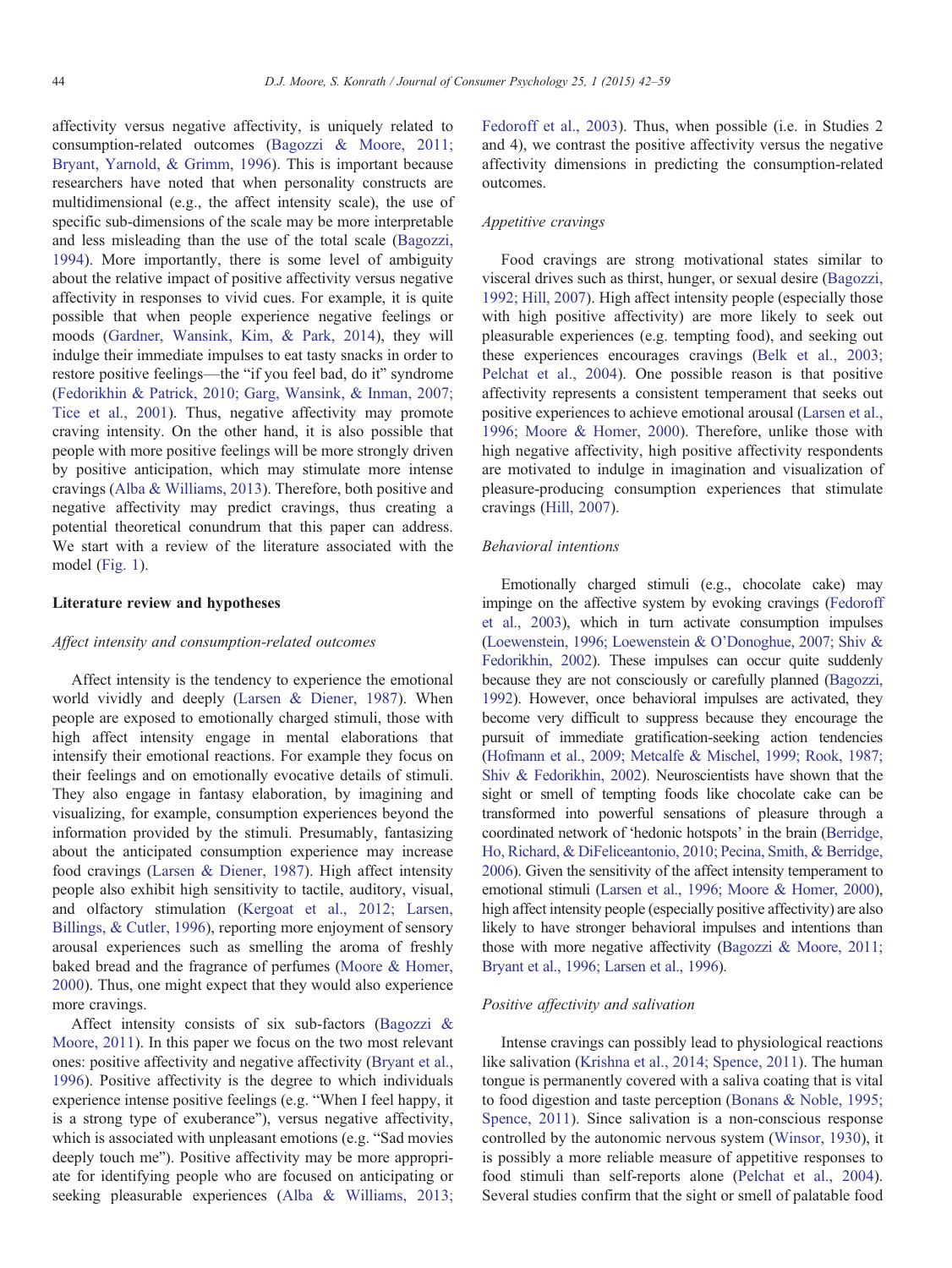# is associated with increased salivation and a strong desire to eat ([Klajner, Herman, Polivy, & Chhabra, 2000; Krishna et al.,](#page-17-0) [2014; Nederkoorn, Smulders, & Jansen, 2000; Pangborn &](#page-17-0) [Berggren, 1973; Rogers & Hill, 1989](#page-17-0) – but see [Spence, 2011](#page-17-0), for null results).

In this paper, we are particularly interested in comparing the salivary responses of people who are associated with the positivity versus negativity sub-dimension of the affect intensity construct ([Bagozzi & Moore, 2011\)](#page-16-0). Given the differences among people who may be classified with positive versus negative affectivity, it may be inaccurate to assume that people will always show homogeneous salivary responses to appetizing stimuli. Compared to their negative affectivity counterparts, positive affectivity people are more likely to engage in fantasizing about the pleasures of anticipated consumption experiences [\(Larsen et](#page-17-0) [al., 1996\)](#page-17-0), especially when exposed to vivid pictures of appetizing food ([Ilangakoon & Carpenter, 2011\)](#page-17-0). We therefore predict that high positive affectivity people will show not only higher levels of food cravings and stronger behavioral intentions, but also more salivation ([Krishna et al., 2014](#page-17-0)).

## Testing potential mediators

[Fig. 1](#page-1-0) identifies three psychological pathways, or mediators (Studies  $1 \& 2$ ) that may help to explain why affect intensity stimulates food cravings and behavioral intentions: (a) emotional memories; (b) poor impulse control, and (c) intense pleasure anticipation.

#### Emotional memories

The input of emotional memories may play a role in amplifying cravings among high affect intensity individuals ([Hamann, 2001](#page-16-0)). In response to emotionally charged stimuli, high affect intensity individuals are more likely to focus on specific emotional details associated with memories [\(Larsen et al., 1996\)](#page-17-0). These emotional memories are likely to be activated and enhanced by evocative memory cues. To illustrate: Cinnabon™ rolls are known for their distinctive aroma and pleasing taste. An advertisement referring to their aroma can serve as a memory cue that may stimulate cravings and behavioral intentions ([Cepeda-Benito et al., 2000](#page-16-0)). Affective neuroscientists have shown that such memory cues can activate hedonic hotspots in specific brain regions and transform mere sensory inputs into pleasurable stimuli [\(Pecina et al., 2006; Smith, Mahler, Pecina, &](#page-17-0) [Berridge, 2010](#page-17-0)). For example, sweetness by itself is merely a sensation, but the neural systems associated with the hedonic hotspots make sweetness feel rewarding and pleasurable [\(Pecina](#page-17-0) [et al., 2006\)](#page-17-0). These hedonic hotspots may help to stimulate visceral impulses like cravings, and may amplify the impact of sensory pleasures [\(Smith et al., 2010\)](#page-17-0). Therefore, in response to an ad for a pleasurable food, emotional memories may help to increase cravings. Hypothesis 1a predicts that high affect intensity individuals, compared to their low affect intensity counterparts, will report stronger emotional memories, which in turn will be associated with stronger cravings and food-related behavioral intentions (see [Fig. 1\)](#page-1-0).

#### Impulse control

Consumers tend to vary in the extent to which they possess the capacity to deal with the tug-of-war between hedonic impulses versus self-control [\(Baumeister & Heatherton, 1996; Hofmann et](#page-16-0) [al., 2009; Tice et al., 2001](#page-16-0)). People with strong impulse control can inhibit their desires and cravings for short-term rewards in order to pursue more long-term goals ([Tice et al., 2001\)](#page-17-0). In the case of eating, impulse control is often about stifling the desire for unhealthy (high sugar and high fat) foods that can lead to weight gain, in the pursuit of long-term goals (e.g. maintaining a healthy weight; [Baumeister & Heatherton, 1996\)](#page-16-0). However, the excitation of emotions often undermines impulse control, thus stimulating the desire for immediate gratification ([Tice et al., 2001\)](#page-17-0).

In spite of the plethora of research on personality traits associated with impulse control and impulse buying ([Rook &](#page-17-0) [Gardner, 1993; Verplanken & Herabadi, 2001](#page-17-0)), very little is known about whether affect intensity is linked to impulse control. Because high affect intensity individuals tend to respond to the affective component of specific situations ([Larsen, Diener, & Cropanzano, 1987; Larsen et al., 1996\)](#page-17-0), they may be more influenced by the more impulsive emotional system rather than the more reflexive and deliberative self-control system ([Hofmann et al., 2009](#page-16-0)). Thus, hypothesis 1b predicts that high affect intensity individuals, compared to their low affect intensity counterparts, will have weaker impulse control, and this lack of impulse control will be associated with stronger cravings and behavioral intentions. These relationships are tested in Study 1 using mediation models (see [Fig. 1\)](#page-1-0).

# Pleasure anticipation

The anticipation of pleasure stimulates appetitive desire, encouraging individuals to seek out specific stimuli ([Alba &](#page-16-0) [Williams, 2013; Gard, Gard, Kring, & John, 2006; Lowe &](#page-16-0) [Butryn, 2007; Lowe et al., 2009](#page-16-0)). Food can be a very powerful motivator of sensory pleasure [\(Elder & Krishna, 2010; Shiv &](#page-16-0) [Fedorikhin, 2002](#page-16-0)), but much is yet to be discovered about how anticipating such pleasure is associated with cravings and behavioral impulses [\(Moore, 2014\)](#page-17-0). Neuroscientists have shown that the anticipation of pleasant tastes activates significantly more regions of the brain than the actual tasting of the substance itself ([O'Doherty, Deichmann, Critchley, &](#page-17-0) [Dolan, 2002](#page-17-0)).

One unexplored question is whether high affect intensity individuals experience more pleasure anticipation in the pursuit of sensory experiences ([Krishna, 2012](#page-17-0)). These individuals focus more on emotional details of stimuli, and have a greater capacity for sensory and emotional arousal ([Larsen & Diener,](#page-17-0) [1987; Larsen et al., 1987; Larsen et al., 1996\)](#page-17-0). Interestingly, among the multiple dimensions of the affect intensity construct ([Bagozzi & Moore, 2011](#page-16-0)), it is possible that positive affectivity, rather than negative affectivity, may be a better predictor of pleasure anticipation ([Gard et al., 2006; Lowe et al., 2009\)](#page-16-0). Positive affectivity measures the tendency to experience intense pleasant feelings [\(Cropanzano, Weiss, Hale, & Reb, 2003\)](#page-16-0), and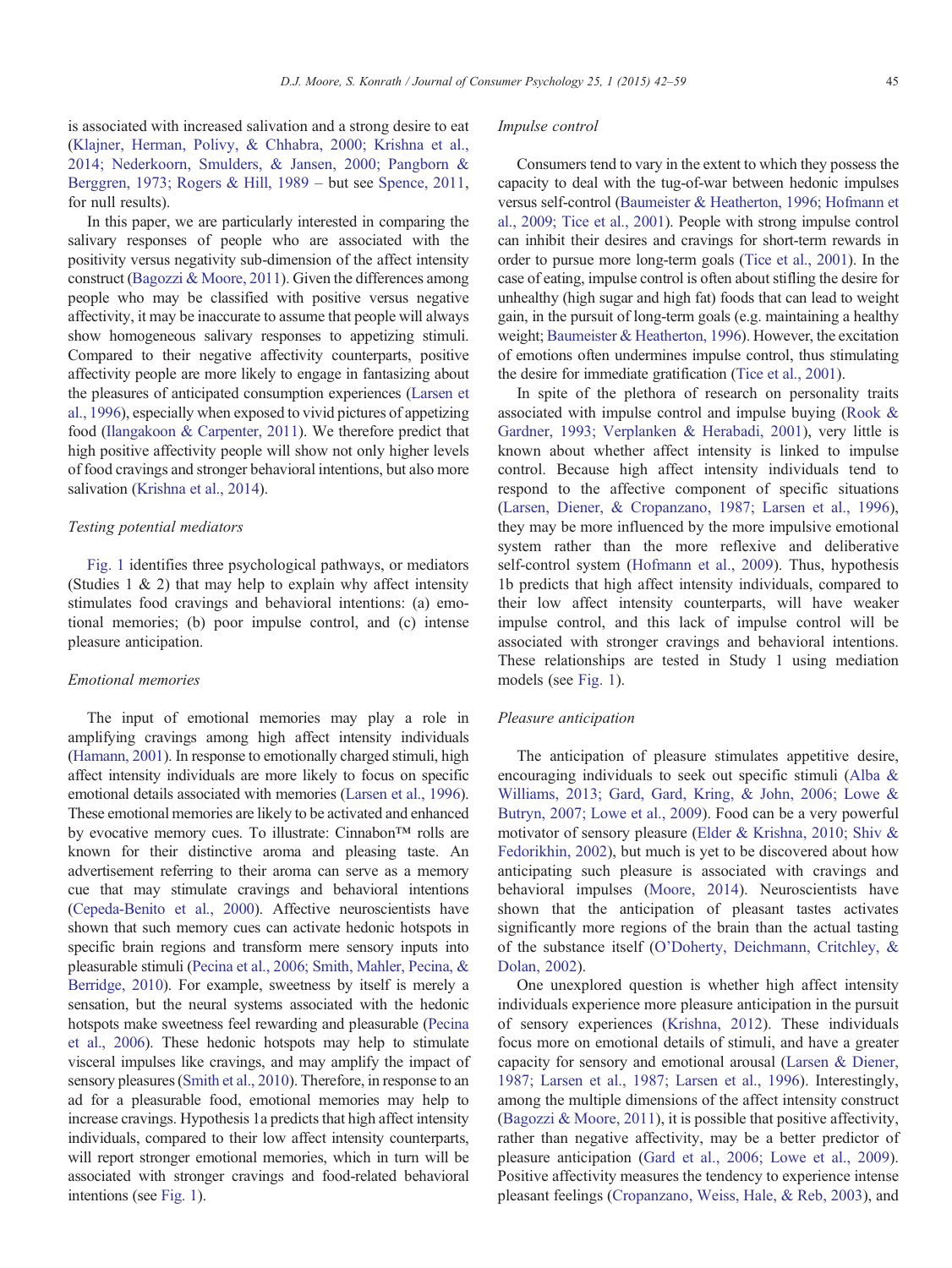should therefore make a unique contribution in understanding the domain of food enjoyment and cravings [\(Bagozzi & Moore,](#page-16-0) [2011\)](#page-16-0). Thus, in Study 2 we take the opportunity to examine the relationship between positive affectivity and sensory stimulation. Hypothesis 2 therefore predicts that when people who are high in positive rather than negative affectivity are exposed to a vivid food advertisement, they experience more pleasure anticipation, which is then associated with stronger food cravings and behavioral intentions. In other words, the impact of positive affectivity on appetitive craving and behavioral intentions will be mediated by pleasure anticipation ([Alba &](#page-16-0) [Williams, 2013; Gard et al., 2006\)](#page-16-0).

# Testing potential moderators

In Studies 3 and 4, we propose two potential moderators of the relationship between affect intensity and consumption-related outcomes. One moderator involves consumption-relevant advertisement features—vivid versus pallid images of food (Studies 3 & 4) and the other is an individual difference variable—restrained versus unrestrained eating (Study 4).

## Can vivid advertising features trigger cravings?

Dual processing models make distinctions between a more vivid system that is fast, emotionally evocative, and impulsive, versus a more pallid system that is slower, more deliberative, and self-controlled, thereby encouraging more cognitive reflection ([Hofmann et al., 2009; Metcalfe & Mischel, 1999; Xu & Labroo,](#page-16-0) [2014](#page-16-0)). Vivid advertisements stimulate stronger emotional reactions and sensory imaginations than the pallid ones that focus on mere factual information [\(Anand-Keller & Block, 1997; Edell &](#page-16-0) [Burke, 1987; Moore et al., 1995\)](#page-16-0). Presumably, vivid formats are more likely to activate the affective system, thereby evoking emotions and visceral impulses like cravings [\(Loewenstein &](#page-17-0) [O'Donoghue, 2007](#page-17-0)). Related research finds that the brightness of ambient light in the decision environment can increase the perception of heat or warmth, and this experience itself can trigger the hot affective system [\(Xu & Labroo, 2014\)](#page-17-0). This reaction in turn magnifies sensation seeking ([Zuckerman, 1979](#page-17-0)), thereby prompting a greater desire for spicy foods [\(Xu & Labroo, 2014](#page-17-0)). Advertising appeals that activate the hot affective system have been shown to be more persuasive than non-emotionally-charged information-laden approaches ([Edell & Burke, 1987; Moore et al.,](#page-16-0) [1995](#page-16-0)). However, it is still unclear whether emotionally evocative advertisements can indeed stimulate visceral drive states like food cravings. In Study 3, Hypothesis 3 predicts that high affect intensity people will experience more cravings than low affect intensity respondents only in the presence of vivid product descriptions, and not when exposed to more pallid, information-oriented advertising descriptions.

## Consumption-relevant individual differences as moderators

In Study 4, we use the positive affectivity sub-dimension rather than the total affect intensity scale [\(Larsen & Diener,](#page-17-0) [1987\)](#page-17-0), because positive affectivity is likely to be more related to food anticipatory outcomes, and therefore may be more interpretable than the total AIM scale [\(Bagozzi, 1994\)](#page-16-0). Using the positive affectivity sub-scale also provides an opportunity to compare its predictive ability with that of the negative affectivity sub-scale ([Bagozzi & Moore, 2011\)](#page-16-0). In essence, we examine the extent to which positive affectivity influences appetitive craving, salivation, and behavioral intentions through the moderating role of two consumption-relevant individual difference variables: (a) vivid versus pallid advertising appeals; and (b) dieting status: whether respondents are dieting versus not dieting (see [Fig. 1](#page-1-0)).

# Vivid versus pallid advertising appeals

Vivid advertising formats are likely to stimulate the affective or impulsive system thereby triggering visceral impulses like craving which in turn may lead to salivation and strong desires to eat [\(Hoch & Loewenstein, 1991; Hofmann et al., 2009](#page-16-0)). Researchers have also shown that exposure to the sight and smell of food can stimulate significant increases in cravings and salivation ([Gross & Levenson, 1993; Nederkoorn & Jansen,](#page-16-0) [2002; Rogers & Hill, 1989\)](#page-16-0). If high positive affectivity people experience more cravings in response to vivid food stimuli, they may also show increased salivation compared to negative affectivity respondents. Hypothesis 4a therefore predicts that high positive affectivity respondents, compared to their negative affectivity counterparts, will generally salivate more after exposure to vivid rather than pallid food images in advertising appeals.

## Dieting versus non-dieting eaters

Despite the plethora of research on the impact of salivary response on food consumption decision making [\(Krishna et al.,](#page-17-0) [2014; Nederkoorn et al., 2000](#page-17-0)), there is still a gap in our understanding of the manner in which dieting practices can influence the extent to which positive affectivity can trigger salivation [\(LeGoff & Spigelman, 1987; Nederkoorn & Jansen,](#page-17-0) [2002\)](#page-17-0). Dieters tend to suppress physiological urges to eat in order to avoid weight gain ([Fedoroff et al., 2003](#page-16-0)). Chronic dieters who suppress their physiological urges tend to have heightened salivation responses to food stimuli ([Brunstrom,](#page-16-0) [Yates, & Witcomb, 2004; LeGoff & Spigelman, 1987](#page-16-0)). Furthermore, this salivation response to food is correlated with the extent to which dieters are emotionally connected to food [\(Canetti, Bachar, & Berry, 2002; Gardner et al., 2014;](#page-16-0) [Scott, Nowlis, Mandel, & Morales, 2008](#page-16-0)). People who are high in positive affectivity will be strongly responsive to emotional arousal and the enjoyment of sensory experiences [\(Larsen &](#page-17-0) [Diener, 1987; Larsen et al., 1996; Moore & Homer, 2000](#page-17-0)). It is therefore expected that dieters with high positive affectivity will salivate more when exposed to vivid food cues [\(Canetti et](#page-16-0) [al., 2002; Gardner et al., 2014; Scott et al., 2008\)](#page-16-0). Moreover, to illustrate the interplay of dieting status, positive affectivity, and vividness, Hypothesis 4b predicts that for dieters who are exposed to vivid ads, positive affectivity will play a significant role in increasing salivation responses. However, the role of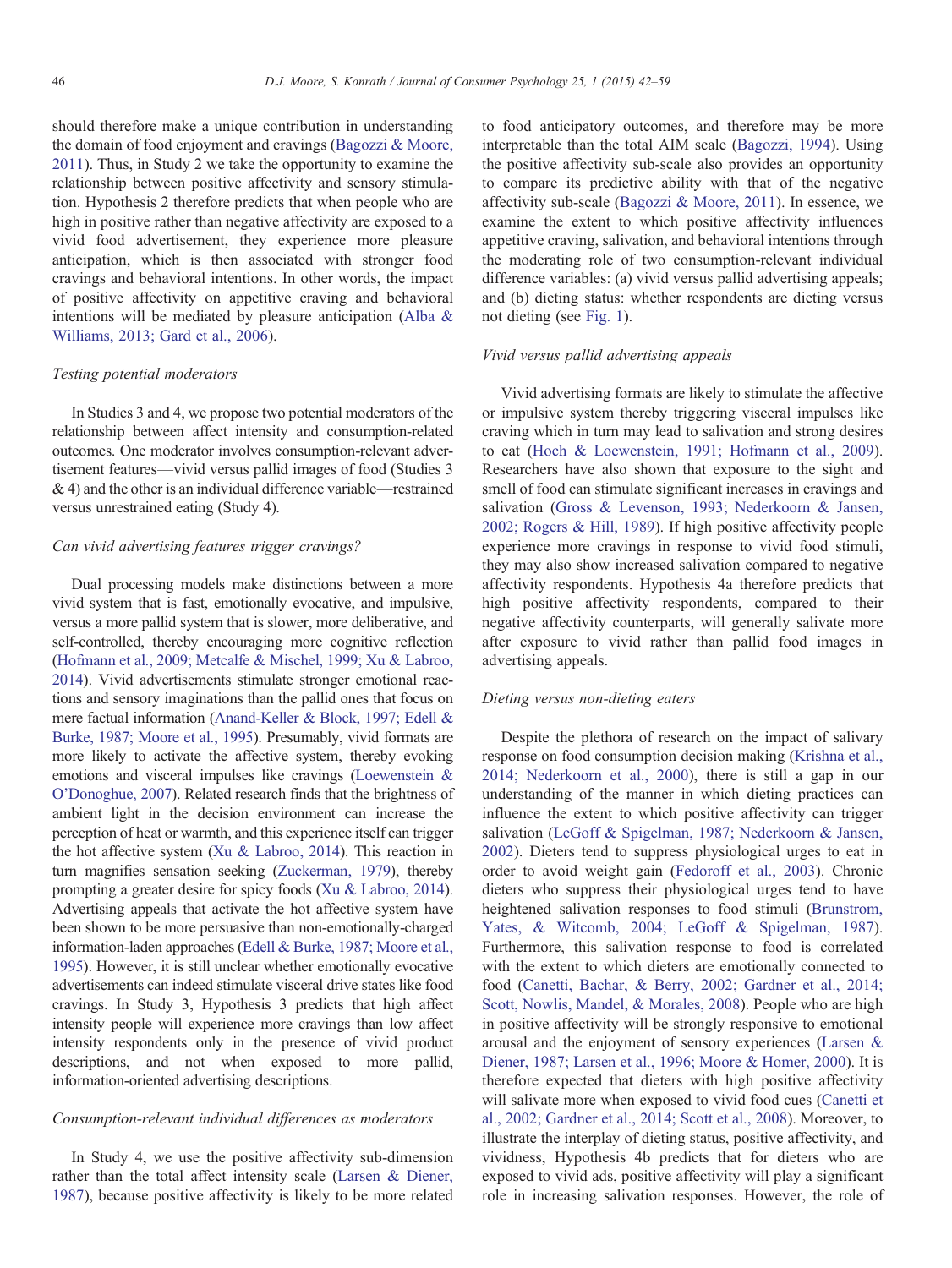positive affectivity will remain non-significant after exposure to pallid food images.

Interestingly, however, research finds that increased salivation does not necessarily lead to increased food consumption ([Fedoroff, Polivy, & Herman, 1997\)](#page-16-0). Exposure to food temptations that exceeds a critical level of intensity can activate defensive strategies that may motivate dieters to inhibit their eating [\(Fishbach, Friedman, & Kruglanski, 2003; Geyskens,](#page-16-0) [Dewitte, Pandelaere, & Warlop, 2008\)](#page-16-0). Dieters tend to use cognitive suppression as a defensive strategy to control food intake ([Nederkoorn & Jansen, 2002\)](#page-17-0). We speculate that although dieters may be more physiologically reactive to food (i.e, high levels of salivation) than non-dieters, they may self-report being unaffected by these cues by reporting lower levels of behavioral intentions. It is therefore possible that these restrained eaters may actually under report the quantity of food they really desire to eat after exposure to vivid ads. This should be especially true for high positive affectivity respondents, compared to high negative affectivity respondents, because of their high reactivity to the vivid food cues. Hypothesis 4c therefore predicts that when dieters are exposed to vivid (versus pallid) food images, those who are high in positive affectivity will express intentions to eat less food than those who are low in positive affectivity.

## The current studies

In four studies, we examine the relationship between affect intensity and consumption-related responses ([Fig. 1](#page-1-0)). Studies 1 and 2 examine three potential mediators of the relationship between affect intensity and cravings after exposure to vivid food cues. Study 3 examines whether high affect intensity individuals respond with more cravings after exposure to vivid product descriptions rather than pallid ones. In Study 4 we again examine the role of external advertising-related cues that vary in their vividness and pallidness, and also compared behavioral intentions to physiological responses (i.e. salivation). Taken together, these studies point to mediators and moderators that help to explain why and when affect intensity is associated with the desire for unhealthy foods.

# Study 1

Study 1 examines how two psychological processes can help to explain why affect intensity stimulates food cravings and behavioral intentions when exposed to vivid descriptions, namely: emotional memories [\(Hamann, 2001\)](#page-16-0) and impulse control [\(Baumeister, 2002; Hofmann et al., 2009; Tice et al.,](#page-16-0) [2001](#page-16-0)). In Study 1 participants were exposed to a vivid advertisement for a pleasurable food product. We expected that high affect intensity individuals would be more likely to activate emotional memories related to this anticipated consumption experience, which would in turn predict more food cravings. In other words, we expected that emotional memories would mediate the relationship between affect intensity and behavioral intentions (e.g. buying or eating; [Fig. 1\)](#page-1-0). In Study 1 lower levels of impulse control are also expected among high affect intensity

individuals, and these should be associated with stronger cravings and increased behavioral intentions to eat or buy unhealthy food items [\(Hofmann et al., 2009](#page-16-0)). For this reason, impulse control may also play a mediating role in determining the extent to which affect intensity is related to cravings and behavioral intentions.

# Method

## Participants, design, and procedure

Using a cross-sectional design, 197 undergraduates (112 females) were exposed to a vivid description of Cinnabon™ rolls (see [Appendix A\)](#page-15-0) with the cover story that the study aimed to investigate the pleasures of eating among college students.

# Measures

Participants first completed the 40-item Affect Intensity Measure (e.g. "My emotions tend to be more intense than those of most people;" $1 =$  Never,  $6 =$  Always; [Larsen & Diener, 1987](#page-17-0)). Appetitive craving was measured with three items ( $\alpha = .94$ ): (1) "I have a strong desire to eat a Cinnabon™ roll"; (2) "The description made me have strong cravings for a Cinnabon™ roll"; (3) "When I experience a craving desire for a Cinnabon™ roll it is very intense" (1 = Strongly Disagree;  $9$  = Strongly Agree).

There were two hypothesized mediators of the affect intensity-craving relationship. First, emotional memory ( $\alpha = .94$ ) was measured with the following items: (1) "Merely reading the description makes me think of the aroma of a Cinnabon™ roll"; (2) "The memory of the aroma itself stimulates my cravings"  $(1 =$ Strongly Disagree;  $9 =$  Strongly Agree). To measure poor impulse control ( $\alpha = .84$ ), respondents were given the following instructions: Sometimes descriptions of food may stimulate your thoughts (e.g., is it good or bad for you), or your feelings. Please indicate the extent to which the description of the Cinnabon™ roll stimulated: (1) your thoughts versus your feelings; (2) your will power versus your desire; (3) your prudent self versus your impulsive self; (4) your rational side versus your emotional side; (5) your head versus your heart (1–9 scales; [Shiv & Fedorikhin, 2002](#page-17-0)).

To measure behavioral intentions ( $\alpha$  = .92), participants indicated the likelihood that they would: (1) take a quick Cinnabon<sup>™</sup> roll snack if you had the chance now,  $(2)$  sample a Cinnabon<sup>™</sup> roll if you had the chance right now, (3) stop by a Cinnabon™ store if you were out shopping now, (4) buy a Cinnabon<sup>™</sup> roll in the near future (1 = Very Unlikely; 9 = Very Likely).

Hunger was assessed at the beginning of the study and again after product exposure  $(1 =$  Strongly Disagree;  $9 =$  Strongly Agree), in order to rule out the possibility that hunger could have influenced participants' responses.

# Results

We conducted all mediation analyses using bootstrapped multiple regression analyses with bias-corrected 95% confidence estimates and 5000 bootstrap resamples [\(Preacher &](#page-17-0)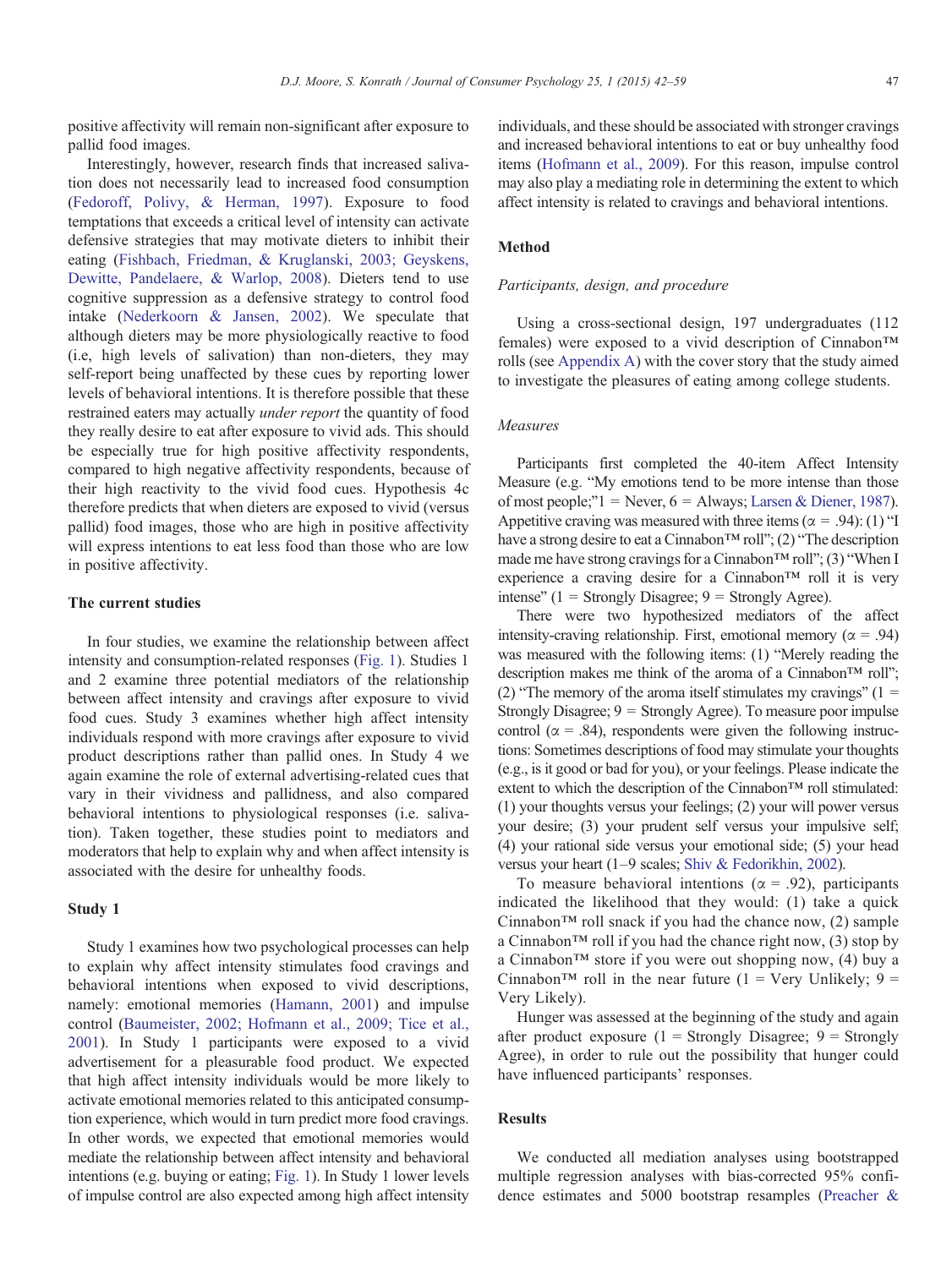[Hayes, 2004, 2008](#page-17-0)). All results report unstandardized regression coefficients.

## Hunger

There was no relationship between affect intensity and hunger when the study began, making it unlikely that baseline hunger level was a confound,  $r(197) = .08$ ,  $p = .27$ . However, high affect intensity respondents are expected to be more susceptible to vivid food descriptions, and indeed, we found a correlation between affect intensity and hunger after food exposure,  $r(197) = .26$ ,  $p < .001$ . A mixed-model repeated measures ANOVA found that high affect intensity scorers increased in hunger from the beginning ( $M = 5.37$ ,  $SD = .50$ ) to the end  $(M = 5.90, SD = .43)$  of the study, while low affect intensity scorers actually decreased in hunger from the beginning  $(M =$ 4.76,  $SD = .49$ ) to the end  $(M = 3.88, SD = .42)$  of the study,  $F_{(1,81)} = 3.92, p = .05$ 

#### Emotional memory as mediator

We first tested emotional memory as a mediator of the affect intensity-craving relationship. Affect intensity was associated with more emotional memories, a path:  $B = .04$ ,  $t(195) = 3.92$ ,  $p < .001$ , and in turn, emotional memory was associated with more cravings, *b* path:  $B = .78$ ,  $t(195) = 15.20$ ,  $p < .001$ . Affect intensity was also directly associated with more cravings, c path:  $B = .03$ ,  $t(195) = 2.80$ ,  $p = .006$ . The direct effect of affect intensity on craving was no longer significant when controlling for emotional memory, which suggests full mediation, c' path:  $B = -.001$ ,  $t(195) = -.12$ ,  $p = .90$ . The mediating role of emotional memories in the relationship between affect intensity and craving is further confirmed by the indirect effects test,  $B = .03$ ; CI = .02 to .05; see [Fig. 2](#page-7-0)a).

We next tested emotional memory as a mediator of the affect intensity–behavioral intention relationship. Affect intensity was associated with more emotional memories,  $a$  path:  $B = .04$ ,  $t(195) = 3.92$ ,  $p < .001$ , and in turn, emotional memory was associated with more behavioral intentions, b path:  $B = .67$ ,  $t(195) = 9.78$ ,  $p < .001$ . Affect intensity was also directly associated with more behavioral intentions, c path:  $B = .03$ ,  $t(195) = 1.94$ ,  $p = .05$ . The direct effect of affect intensity on behavioral intentions was no longer significant when controlling for emotional memory, suggesting full mediation,  $c'$ path:  $B = -.004$ ,  $t(195) = -.36$ ,  $p = .72$ . The mediating role of emotional memories in the relationship between affect intensity and behavioral intentions is further confirmed by the indirect effects test,  $B = .03$ ; CI = .02 to .05; see [Fig. 2](#page-7-0)b).

## Poor impulse control as a mediator

We next examined whether poor impulse control mediated the relationship between affect intensity and craving. Affect intensity was associated with poorer impulse control (higher numbers = worse), a path:  $B = .03$ ,  $t(195) = 3.56$ ,  $p < .001$ , and in turn, poor impulse control was associated with more cravings, *b* path:  $B = .82$ ,  $t(195) = 10.43$ ,  $p < .001$ . Affect intensity was also directly associated with more cravings, c path:  $B = .03$ ,  $t(195) = 2.80$ ,  $p = .006$ . The direct effect of affect intensity on craving was no longer significant when controlling for emotional memory, c' path:  $B = .01$ ,  $t(195) =$ .81,  $p = .42$ . The mediating role of poor impulse control in the relationship between affect intensity and craving is further confirmed by the indirect effects test,  $B = .03$ ; CI = .01 to .04; see [Fig. 2c](#page-7-0)).

We next tested whether poor impulse control would mediate the affect intensity–behavioral intention relationship. Affect intensity was associated with poorer impulse control (higher numbers = worse), a path:  $B = .03$ ,  $t(195) = 3.56$ ,  $p < .001$ , and in turn, poor impulse control was associated with more behavioral intentions, *b* path:  $B = .94$ ,  $t(195) = 11.22$ ,  $p < .001$ . Affect intensity was also directly associated with more behavioral intentions, c path:  $B = .03$ ,  $t(195) = 1.95$ ,  $p = .05$ . The direct effect of affect intensity on behavioral intentions was no longer significant when controlling for emotional memory,  $c'$  path:  $B = -.003$ ,  $t(195) = -.36$ ,  $p = .72$ . The mediating role of poor impulse control in the relationship between affect intensity and craving is further confirmed by the indirect effects test,  $B = .03$ ;  $CI = .01$  to  $.05$ ; see [Fig. 2d](#page-7-0)).

## **Discussion**

Study 1 demonstrated that affect intensity is correlated with more food cravings and behavioral intentions to eat or buy food. We also identified two mediators of the relationship between affect intensity and these consumption-related outcomes. High affect intensity scorers experience more cravings and behavioral intentions because they have more emotional memories and poorer impulse control. Study 2 will examine how affect intensity is linked to a third potential mediator, pleasure anticipation, which can stimulate food cravings and influence behavioral intentions ([Gard et al., 2006; Lowe &](#page-16-0) [Butryn, 2007; Lowe et al., 2009](#page-16-0)).

# Study 2

Study 2 aimed to demonstrate that when high affect intensity individuals are exposed to a vivid food advertisement, they experience more pleasure, which is then associated with stronger food cravings and increased behavioral intentions. Hence, pleasure anticipation may also be a mediator of the relationship between affect intensity and consumption-related outcomes [\(Fig. 1\)](#page-1-0). Study 2 also examined which of the six affect intensity subscales would best predict cravings and behavioral intentions via pleasure anticipation. These subscales were not available in Study 1. The positive affectivity subscale assesses the degree to which individuals experience intense positive feelings. As such, it is quite relevant to anticipating or seeking pleasurable experiences, including food. Thus, in Study 2, we examined whether positive affectivity (versus negative affectivity) is implicated in the link between affect intensity and consumption-related outcomes. We did so by examining relationships between these affect intensity subscales and each consumption-related outcome (i.e. craving, behavioral intentions), and then testing whether pleasure anticipation was a plausible mediator in the presence of a significant relationship.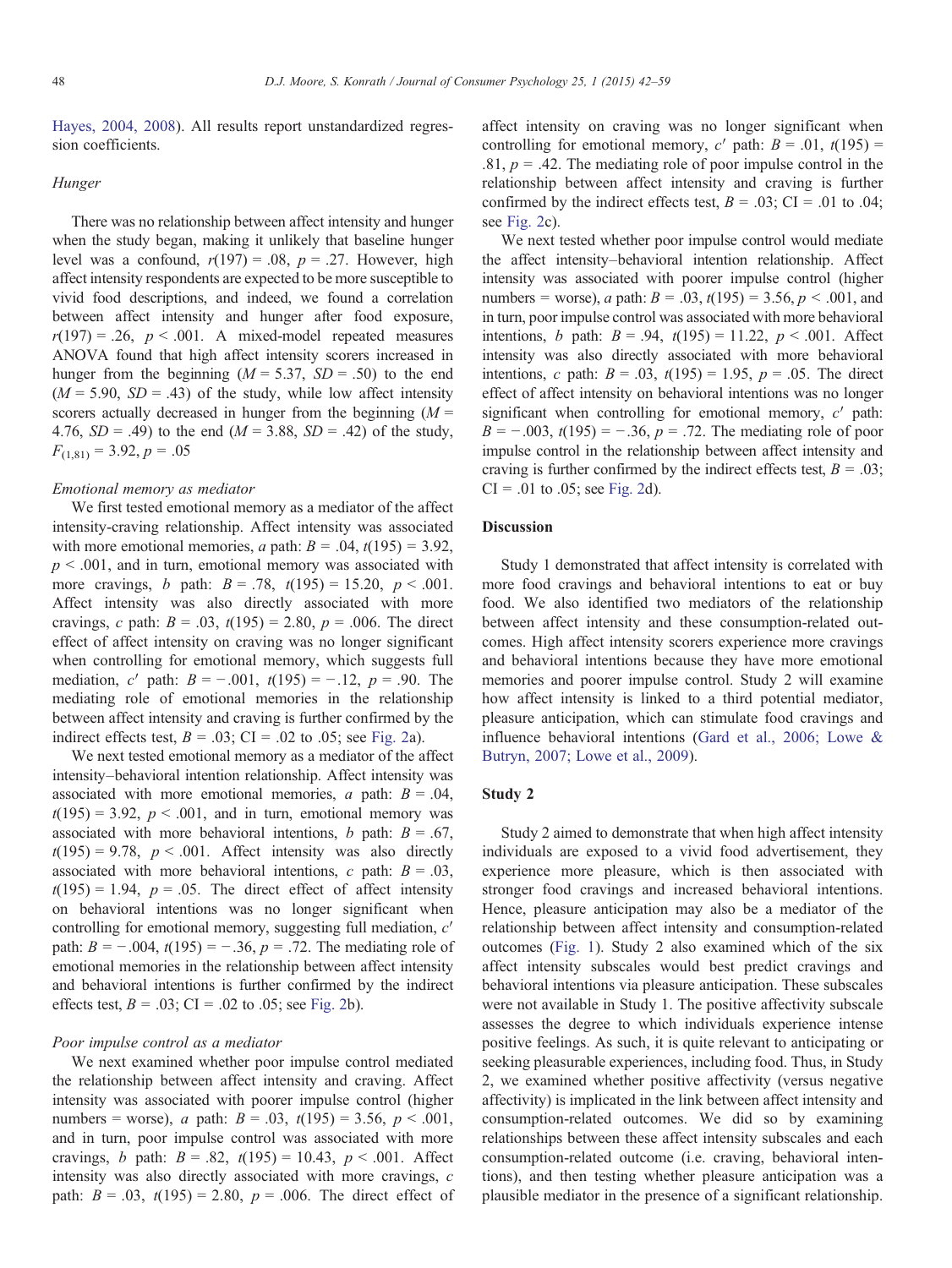<span id="page-7-0"></span>

Note. Mediation analyses were conducted using bootstrapped multiple regression analyses with bias-corrected 95% confidence estimates and 5000 bootstrap resamples (Preacher & Hayes, 2004; 2008). All results report unstandardized regression coefficients. \*p<.05, \*\*p<.01,  $***p<.001$ 

Fig. 2. The mediating role of emotional memories (Figs. 2a and b) and poor impulse control (Figs. 2c and d) on appetitive craving and behavioral intentions in Study 1.

# Method

#### Participants, design, and procedure

In a cross-sectional design, 130 undergraduate volunteers (42 females) were told that the goal of the study was to gain a deeper understanding of the eating habits of college students. They first read a vivid description of a pizza (see [Appendix A\)](#page-15-0), and then responded to a series of dependent measures.

## Measures

The measures used for affect intensity ( $\alpha = .86$ ), craving intensity ( $\alpha = .84$ ), and behavioral intentions ( $\alpha = .92$ ) were identical as in Study 1. The positive affectivity subscale has 17 items (e.g. "When something good happens, I am usually more jubilant than others;"  $\alpha = .85$ ) and the negative affectivity subscale has 6 items (e.g. "Sad movies deeply touch me;"  $\alpha$  = .56). Pleasure anticipation was assessed with two statements  $(\alpha = .76)$ : (a) "Just before I taste a favorite food, I feel intense anticipation"; and (b) "When I taste a favorite food, I feel intense pleasure" (1 = Strongly Disagree;  $5$  = Strongly Agree: [Lowe et al., 2009](#page-17-0)). Hunger was assessed at the beginning of the study (1 = Strongly Disagree;  $9$  = Strongly Agree).

#### **Results**

There was no relationship between affect intensity and hunger before the start of the experiment,  $r(130) = -.09$ ,  $p = .33$ , minimizing its likelihood as a confound.

#### Mediation model with positive affectivity subscale

We first tested pleasure anticipation as a mediator of the positive affectivity–craving relationship. Positive affectivity was associated with more pleasure anticipation,  $a$  path:  $B = .65$ ,  $t(128) = 5.73$ ,  $p < .001$ , and in turn, pleasure anticipation was associated with more cravings, b path:  $B = 1.03$ ,  $t(195) = 5.06$ ,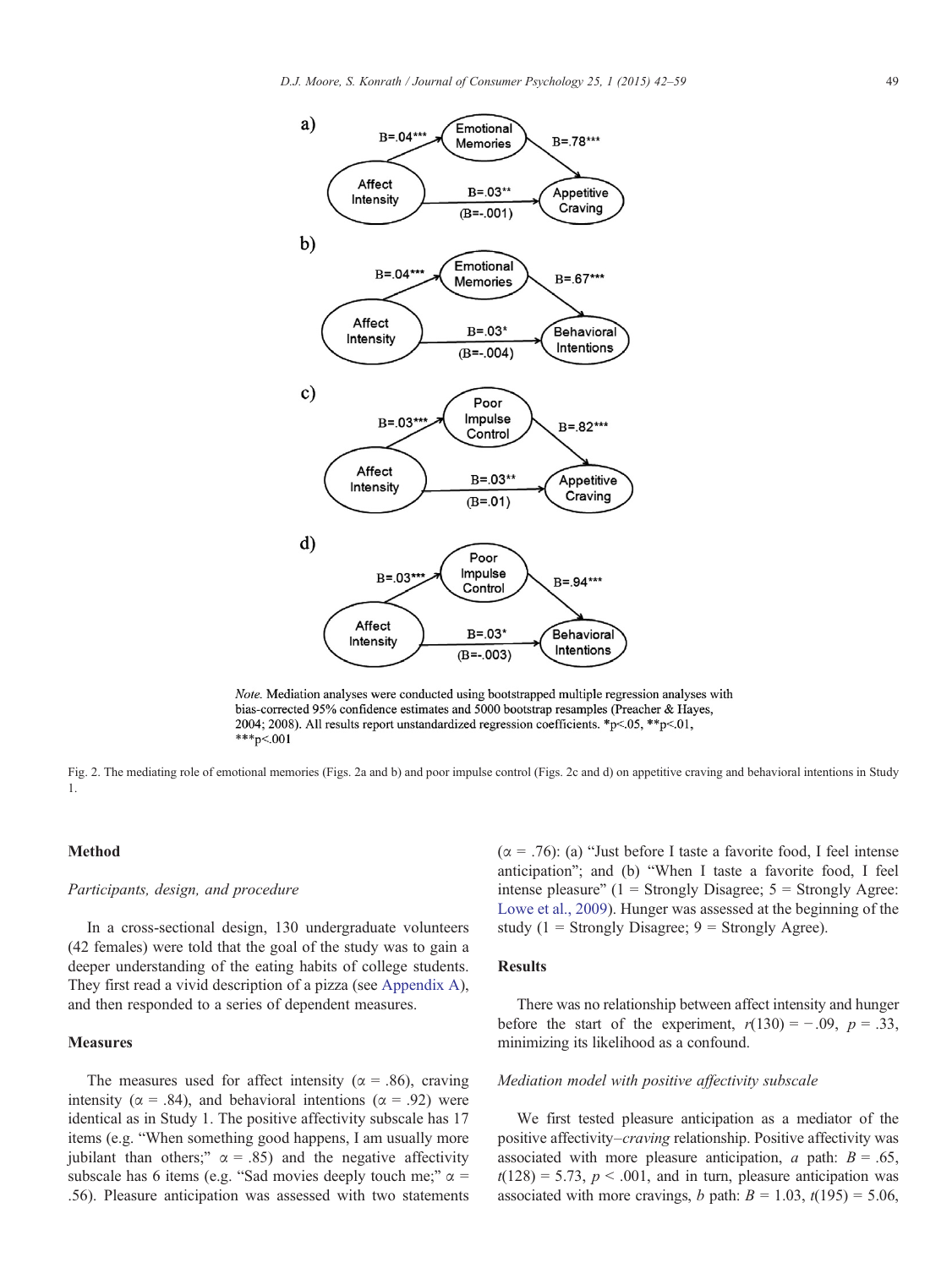$p \leq 0.001$ . Positive affectivity was also marginally associated with more cravings, c path:  $B = .52$ ,  $t(195) = 1.83$ ,  $p = .069$ . The direct effect of positive affectivity on craving no longer approached significance when controlling for pleasure anticipation, which suggests full mediation, c' path:  $B = -.15$ ,  $t(195) = -.50$ ,  $p = .62$ . The mediating role of pleasure anticipation in the relationship between positive affectivity and craving is further confirmed by the indirect effects test,  $B = .67$ ; CI = .40 to 1.03; see Fig. 3a).

We next tested pleasure anticipation as a mediator of the relationship between positive affectivity and behavioral intentions. Positive affectivity was associated with more pleasure anticipation, *a* path:  $B = .65$ ,  $t(128) = 5.73$ ,  $p < .001$ , and in turn, pleasure anticipation was associated with more behavioral intentions, *b* path:  $B = .95$ ,  $t(195) = 4.24$ ,  $p < .001$ . Positive affectivity was also directly associated with more behavioral intentions, *c* path:  $B = .87$ ,  $t(195) = 2.84$ ,  $p = .005$ . The direct effect of positive affectivity on behavioral intentions was no longer significant when controlling for pleasure anticipation, which suggests full mediation, c' path:  $B = .25$ ,  $t(195) = .78$ ,  $p = .44$ . The mediating role of pleasure anticipation is further confirmed by the indirect effects test,  $B = .62$ ; CI = .32 to .99; see Fig. 3b).

## Mediation model with negative affectivity subscale

Negative affectivity was unrelated to cravings,  $\beta = -.02$ ,  $p = .81$ , and behavioral intentions,  $\beta = -.03$ ,  $p = .73$ , and only marginally related to pleasure anticipation,  $\beta = .15$ ,  $p = .09$ . Therefore, no mediation analyses were conducted with the negative affectivity subscale.

## Mediation model with other subscales

Although the guilt subscale ( $\alpha = .87$ ) was positively related to pleasure anticipation,  $\beta = .30$ ,  $p = .001$ , it was unrelated to craving,  $\beta = .05$ ,  $p = .58$ , and behavioral intentions,  $\beta = .07$ ,  $p = .41$ . Therefore, no mediation analyses were conducted. Although the identity threat subscale ( $\alpha$  = .66) was positively related to pleasure anticipation,  $\beta = 0.37$ ,  $p < 0.001$ , it was unrelated



Fig. 3. The mediating role of pleasure anticipation on appetitive craving (Fig. 3a) and behavioral intentions (Fig. 3b) in Study 2.

to craving,  $\beta = .02$ ,  $p = .84$ , and behavioral intentions,  $\beta = .04$ ,  $p = .64$ . Therefore, mediation analyses were not possible. The serenity subscale ( $\alpha = .81$ ) was unrelated to craving,  $\beta = .05$ ,  $p =$ .58, behavioral intentions,  $\beta = .03$ ,  $p = .72$ , and pleasure anticipation,  $\beta = -0.01$ ,  $p = 0.93$ . Therefore, no mediation analyses were conducted. Finally, the general (i.e. non-valenced) affect intensity subscale ( $\alpha = .51$ ) was unrelated to craving,  $\beta = -.04$ ,  $p = .63$ , behavioral intentions,  $\beta = -.01$ ,  $p = .90$ , or pleasure anticipation,  $\beta = .11$ ,  $p = .21$ . Therefore, no mediation analyses were conducted.

## **Discussion**

In Study 2 we confirmed that people who experience intense emotions, especially positive ones, also experience more intense levels of pleasure anticipation, which is subsequently associated with cravings and behavioral intentions. This has interesting implications for marketing strategists. It is a reminder of the limitations in the assumption that consumers are homogeneous in their reactions to marketing stimuli designed to stimulate purchase impulses. It also suggests that ads that feature the anticipation of the pleasure of consumption experiences will have a stronger hedonic impact on high affect intensity consumers, and especially those high on positive affectivity—a shorter and more efficient measurement of affect intensity.

One limitation of Studies 1 and 2 is that there are conceptually overlapping items in the mediating variables (i.e. emotional memory, impulse control, pleasure anticipation), making it possible that some of our results are explained by common method bias. Thus, the challenge for future studies examining potential mediators of the relationship between affect intensity and consumption-related responses is to try to find mediators that rely on other assessments. Future researchers might attempt to operationalize mediators such as pleasure anticipation in more behavioral terms. For example, researchers could use eye tracking software to examine which features of relevant images (e.g. advertisements) high affect intensity people focus on, to see if a focus on more hedonic parts of the image mediates the affect intensity-consumption relationship. Implicit association tests could also be used to examine whether high affect intensity people have stronger cognitive associations (i.e. faster response times) between desired consumption products (e.g. Cinnabon™ rolls) and positive words (e.g. happy, pleasure). Despite this limitation, across two studies we demonstrated three important psychological mediators of the relationship between affect intensity and consumption-related outcomes, demonstrating the importance of the positive affectivity subscale in particular.

# Study 3

We now turn to potential moderators of the relationship between affect intensity and consumption-related responses ([Fig. 1](#page-1-0)). Toward this goal, Study 3 examines whether higher affect intensity is associated with more appetitive cravings in the presence of vivid, but not pallid, product descriptions. Vivid advertising formats are more likely to activate the affective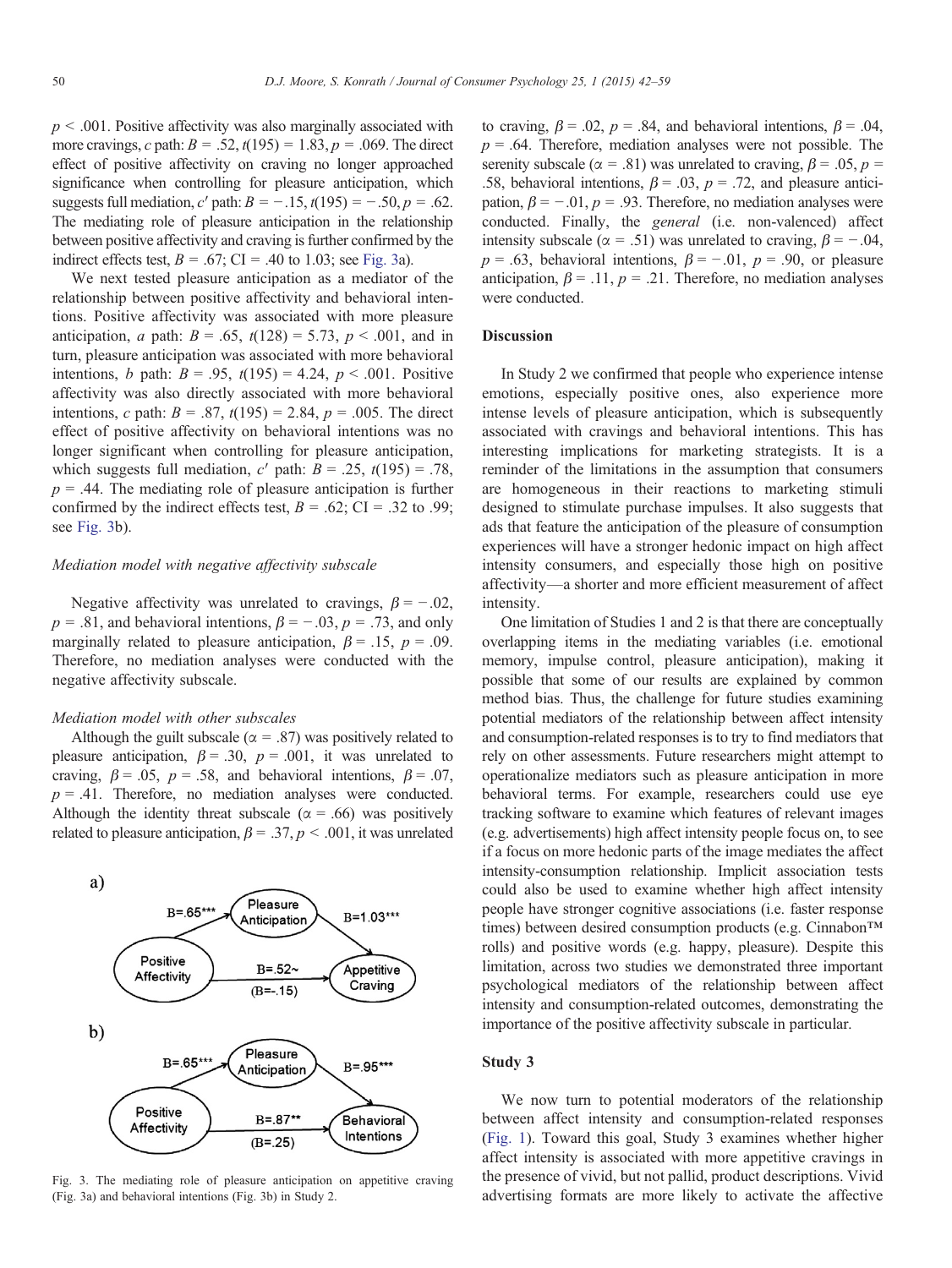system, thereby evoking emotions and visceral impulses like cravings [\(Hoch & Loewenstein, 1991; Loewenstein &](#page-16-0) [O'Donoghue, 2007\)](#page-16-0). Therefore, we predict that high affect intensity people will experience more cravings than low affect intensity respondents only in the presence of vivid product descriptions, and not when exposed to more pallid advertising descriptions.

# Method

# Participants, design, and procedure

Participants were 226 undergraduates (90 females). Affect Intensity (high versus low) was a grouping factor and Product Description (Vivid versus Pallid) was manipulated as a betweensubjects factor. Two different ads (one for cookies, and the other for pizza) were nested in each of the two product description conditions (within-subjects). During prescreening, 457 undergraduates were administered the Affect Intensity Measure ([Larsen &](#page-17-0) [Diener, 1987\)](#page-17-0).We pre-selected respondents from the upper and lower quartiles, who participated in a supposedly unrelated study two weeks later. Participants were exposed to two product types (i.e., cookies and pizza, counterbalanced order), seeing either: (a) a vivid, pleasure-focused version featuring emotionally evocative product descriptions, or (b) a pallid, information-focused, version that presented the nutritional value of the products (see [Appendix](#page-15-0) [A\)](#page-15-0). Both versions were cast in the same scenario: 'You and a friend are shopping at the mall.' Research suggests that narrative or story-based processing can increase self-identification with products and affect later product-related responses ([Escalas,](#page-16-0) [2004\)](#page-16-0). Participants in the vivid condition saw vivid versions of cookies and pizza, and similarly for the pallid condition. Participants next answered dependent measures, in counterbalanced order.

#### Measures

## Affect intensity

Upper and lower quartile splits were derived from the Affect Intensity Measure [\(Larsen & Diener, 1987\)](#page-17-0), to prescreen for high versus low affect intensity participants ([Moore et al., 1995\)](#page-17-0).<sup>1</sup> Appetitive craving was measured with three items per product (cookies:  $\alpha$  = .94; and for pizza:  $\alpha$  = .91): "I have a strong desire to eat cookies (pizza)"; "The craving I have right now for cookies (pizza) can be described as very strong"; "My desire for cookies (pizza) is so strong I can feel my mouth watering"  $(1 -$  Strongly Disagree; 5 = Strongly Agree: [Cepeda-Benito et al., 2000\)](#page-16-0). The time of day was recorded as a proxy for hunger, which could have influenced craving intensity (1 pm, 2 pm, or 3 pm). Order of exposure to food item (cookie versus pizza) was recorded to rule out order effects. One key characteristic of food craving is that individuals are tempted to yield to their impulses, with vivid descriptions more tempting than pallid ones ([Geyskens et al.,](#page-16-0) [2008](#page-16-0)). For the manipulation check, participants were thus asked to respond to the following statement: "The description of the cookies (pizza) was very tempting" (1 = Strongly Disagree;  $5 =$ Strongly Agree).

## Results

#### Controls and manipulation check

Time of day was unrelated to craving intensity (cookies:  $F_{(1,223)} = 1.89, p = .17$ ; pizza:  $F_{(1,223)} = .33, p = .56$ ). The order of ad exposure also had no significant influence on cravings (cookies:  $F_{(1,223)} = 2.26$ ,  $p = .10$ ; pizza:  $F_{(1,223)} = 1.34$ ,  $p = .26$ ). Thus, these variables were not covariates in the analyses. The vivid condition for both cookies ( $M = 2.39$ ) and pizza ( $M = 2.42$ ) was more tempting than the pallid condition (cookies:  $M = 1.97$ ,  $F_{(1,226)} = 7.94$ ,  $p < .005$ ; pizza:  $M = 2.09$ ,  $F_{(1, 226)} = 5.26$ ,  $p < .02$ ).

#### The effects of affect intensity and product description on cravings

Affect intensity was related to cravings for cookies  $(M_{Hi \ A I} = 2.82 \ \text{versus} \ M_{Low \ A I} = 2.54), \ F_{(1,223)} = 3.82, \ p =$ .052; but not pizza  $(M_{Hi \ A I} = 2.84$  versus  $M_{Low \ A I} = 2.68$ ),  $F_{(1,223)} = 1.38$ ,  $p = .24$ . Product description significantly affected cravings for cookies ( $M_{vivid} = 3.15$  versus  $M_{pallid} = 2.21$ );  $F_{(1,223)} = 43.63$ ,  $p < .001$ , and pizza (M<sub>vivid</sub> = 3.31 versus  $M_{\text{pallid}} = 2.21$ );  $F_{(1,223)} = 65.96, p < .001$ .

However, these main effects were qualified by significant Affect Intensity x Product Description interactions on cravings for cookies,  $F_{(1,223)} = 6.25$ ,  $p = .01$ , and pizza,  $F_{(1,223)} = 4.25$ ,  $p = .04$  [\(Fig. 4](#page-10-0)). In the vivid cookie condition, high affect intensity individuals reported stronger cravings  $(M_{Hi\ A I} = 3.47)$ than low affect intensity individuals ( $M_{Low\ AI} = 2.83$ ),  $F_{(1,111)} =$ 9.57,  $p = .003$ . In contrast, in the pallid condition, high and low affect intensity participants reported similar levels of cravings  $(M_{Hi\ A I} = 2.17$  versus  $M_{Low\ A I} = 2.25$ ),  $F_{(1,112)} = .16$ ,  $p = .70$ . In the vivid pizza condition, high affect intensity respondents reported stronger cravings  $(M_{Hi \ A I} = 3.53)$  than low affect intensity respondents ( $M_{Low\ Al} = 3.09$ ),  $F_{(1,111)} = 4.94$ ,  $p = .03$ . However, in the pallid condition, there were similar levels of cravings between high affect intensity ( $M_{Hi \ A} = 2.15$ ) and low affect intensity respondents  $(M_{Low\ A} = 2.27), F_{(1,112)} = .42,$  $p = .52$ .

## Discussion

Study 3 demonstrates that consumption-related advertisement features moderate the relationship between affect intensity and consumption-related outcomes [\(Fig. 1\)](#page-1-0). In other words, vivid advertisements have different effects on people depending on their levels of affect intensity: high affect intensity people are especially susceptible to such ads. One limitation of Study 3 is that the control condition representing the pallid version of the advertising appeal focused on nutritional information which could have primed a wider range of irrelevant issues, thus possibly undermining the integrity of the ad type manipulation. In Study 4 we address this concern by only varying one specific feature of the advertisement—the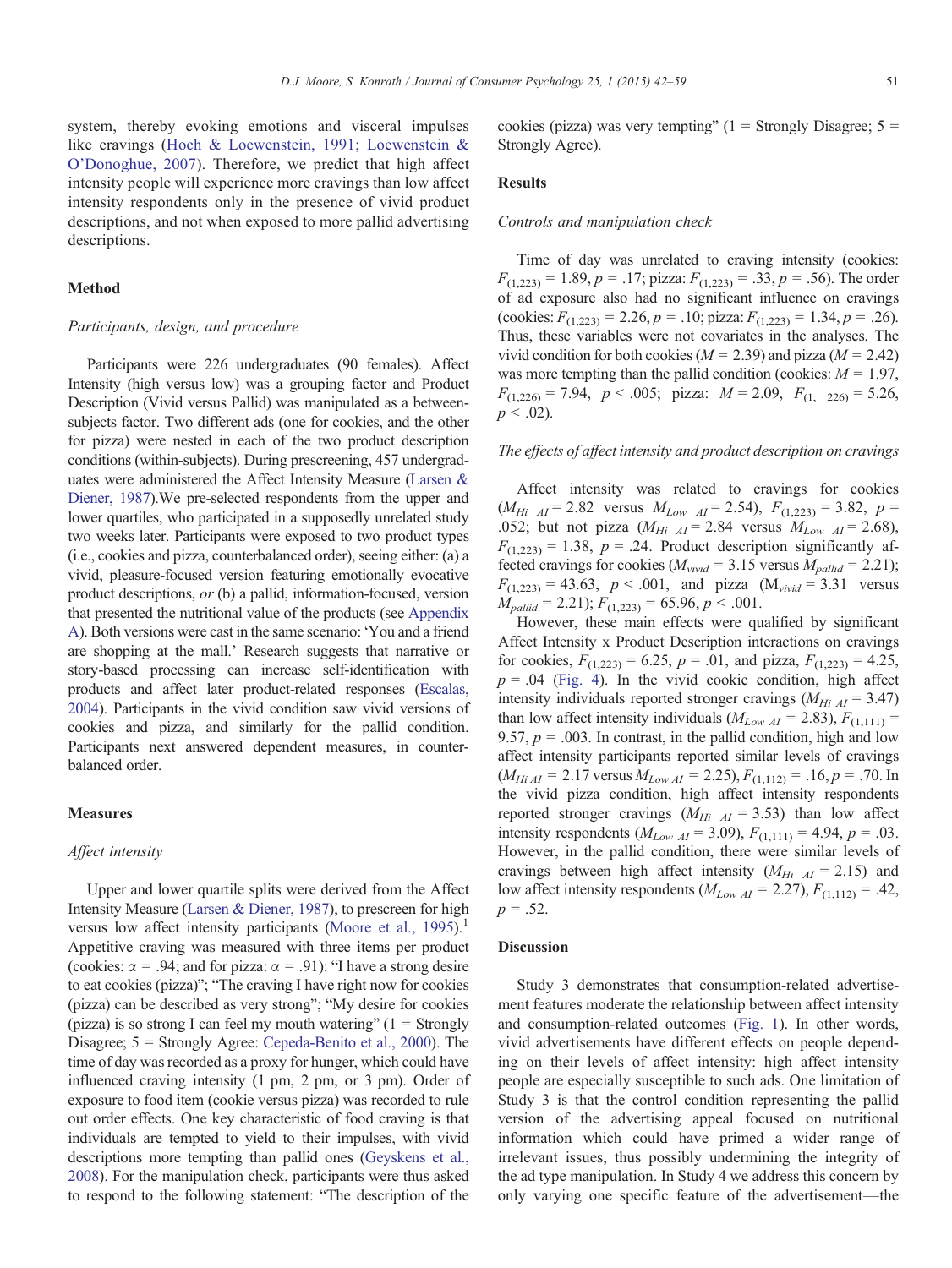<span id="page-10-0"></span>

[Note: Capped error bars denote standard errors.](image of Fig.�4)

Fig. 4. The moderating effect of product description on the cravings of high and low affect intensity participants (Study 3).

picture of the stimulus (pizza) was presented in color (vivid) versus in black and white (pallid).

# Study 4

In Study 4, we explore the novel possibility that high positive affectivity people salivate more in response to vivid food cues. In this context, we also aim to determine whether dieting status (restrained versus unrestrained eating) moderates the relationship between positive affectivity and responses to vivid food cues. Dependent measures are: cravings, physiological responses (i.e. salivation responses to pizza image), and behavioral intentions (i.e. number of desired slices to eat). In preparation for Study 4, a pilot study was conducted to justify the distinction between the updated vivid versus pallid manipulation.

# Pilot study

Participants were 127 undergraduates (44 females), with the following cover story: "Sorzano®, an Italian pizza restaurant is scheduled to open a new store in our downtown district and is currently conducting a series of studies to test consumers' reactions to their new line of pizzas." The vivid version featured a full color image of a pizza slice, with delicious red and green pepper toppings, and a generous coating of golden mozzarella cheese oozing off the slice. This picture was designed to stimulate cravings. The pallid version featured a black and white picture of the same pizza slice (see Pictures 1a and 1b in [Appendix A](#page-15-0)).

Cravings were assessed via five items ( $\alpha$  = .91): "I have a strong desire to eat Sorzano pizza"; "This ad makes my mouth water for Sorzano pizza"; "I have strong cravings for a Sorzano pizza"; "I can imagine the taste of the pizza shown in the ad"; and "I can imagine holding a warm slice of the pizza in my hands"  $(1 =$  Strongly Disagree;  $9 =$  Strongly Agree). Vividness was measured with the same endpoints ( $\alpha$  = .84): "The picture of the

pizza is visually appealing"; and "The picture of the pizza is vivid." Indeed, the vivid picture stimulated more intense cravings  $(M = 5.28)$  than the pallid one  $(M = 4.55)$ ,  $F_{(1,24)} = 5.09$ ,  $p = .03$ , and higher ratings of vividness ( $M = 6.39$ ) compared to the pallid one ( $M = 4.85$ ),  $F_{(1,124)} = 16.83$ ,  $p < .001$ . Having verified the effectiveness of this subtle manipulation, we proceeded to use it in Study 4.

# Study 4

## Method

# Participants and design

Participants were 99 undergraduates (67 females) who were given the same cover story as in the pilot study. We examined the joint effects of positive affectivity, dieting status (dieting or not), and type of advertisement (vivid versus pallid) in predicting appetitive cravings, physiological responses, and behavioral intentions [\(Fig. 1](#page-1-0)). Forty percent of the sample reported that they were currently dieting. Dieting status did not differ by gender,  $\chi(1) = .36$ ,  $p = .56$  (males = 44%, females  $= 38\%$ , nor were there gender differences in positive affectivity,  $F_{(1,96)} = 2.59$ ,  $p = .11$ .

## Procedure

Participants were asked to refrain from eating or drinking at least two hours before coming to the lab  $(M = 4.89$  h since eating). All participants were first shown a control image (a local paper store) on a survey website. This was to assess individual differences in salivation without a food stimulus. Dental rolls were first weighed dry with a high-precision food scale (0.01 g gradations). They were then placed in participants' mouths for 2 min while viewing the image to assess salivation responses. Dental rolls were then weighed a second time. The salivation response was calculated as the post-image minus the pre-image dental roll weight.

Participants next completed a questionnaire on the survey website. Baseline hunger levels and affect intensity were assessed using the same procedures as in the previous studies. Participants also reported their typical number of pizza slices eaten. Participants were next randomly assigned to see vivid (color) or pallid (black and white) images of pizza ([Appendix](#page-15-0) [A\)](#page-15-0). Dental rolls were placed for a 2 minute period to assess their salivation responses to the pizza.

Participants were asked a number of questions about their responses to the images. Of most interest to the current study were their appetitive cravings and behavioral intentions. Appetitive craving was measured with three items ( $\alpha$  = .86): "I have a strong desire to eat a Sorzano pizza"; "The advertisements made my mouth water for Sorzano pizza"; and "The advertisements made me have strong cravings for a Sorzano pizza" (1 = Strongly Disagree;  $7$  = Strongly Agree). Eating-related behavioral intentions were assessed by asking: "How many slices do you intend to eat if you could have a large Sorzano pizza right now?" 2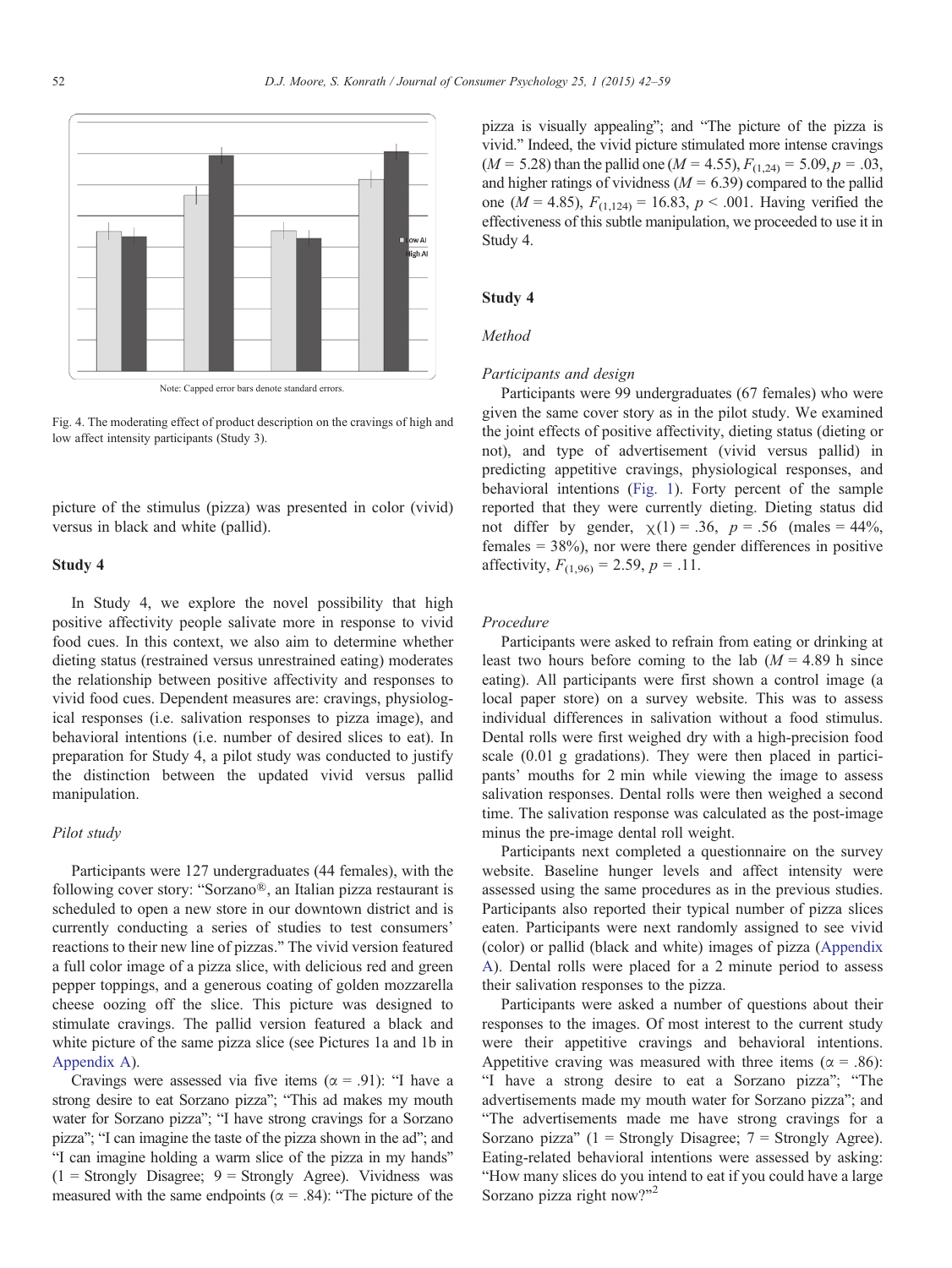#### <span id="page-11-0"></span>Correlational analyses

There was no relationship between positive affectivity and baseline hunger,  $r(98) = .08$ ,  $p = .43$ , or the number of hours since participants last ate,  $r(96) = -.07$ ,  $p = .52$ . We also examined the relationship between the six affect intensity factors and each potential dependent measure (cravings, salivation, and behavioral intentions). To do so, the six affect intensity factors were simultaneously regressed onto each measure. Positive affectivity was the only significant predictor of cravings,  $\beta = .35$ ,  $p = .008$  (all other  $ps > .17$ ). Therefore, analyses were not conducted with the negative affectivity subscale. Separate correlations revealed that craving was significantly correlated with the other two outcome variables: salivation ( $r = .27$ ,  $p = .008$ ), and behavioral intentions number of slices desired ( $r = .31$ ,  $p = .002$ ). The rest of the analyses focused on salivation and behavioral intentions.

# Testing hypotheses with regressions

We next examined whether dieting status and positive affectivity moderated responses to vivid food cues ([Fig. 1\)](#page-1-0). Stepwise linear regression analyses examined the effects of dieting status, positive affectivity, and ad type on: a) physiological responses (i.e. salivation in response to seeing pizza image), and b) behavioral intentions (i.e. number of slices that participant wanted to eat). In Step 1, we examined the main effects of dieting status (1 = dieting, 0 = not dieting), positive affectivity (mean-centered, continuous), and ad type condition  $(1 = \text{vivid}, 0 = \text{pallid})$ . In Step 2 we examined all 2-way interactions, and in Step 3 we examined the 3-way interaction (see Table 1).

#### Physiological responses—salivation

Salivation response to the pizza was calculated as follows: salivation response after pizza minus salivation response after control image. In Step 1, the only significant main effect was that high positive affectivity scorers salivated more after seeing the pizza ( $\beta$  = .25,  $p$  = .02). This finding is consistent with Hypothesis 4a, thus confirming the prediction that people with strong positive affectivity will respond to food stimuli with higher levels of salivation than their negative affectivity counterparts.

Ad type condition ( $\beta$  = .08,  $p$  = .45) and dieting status  $(\beta = -.02, p = .87)$  were unrelated to salivation (Table 1). In Step 2, the only significant effect was a Dieting Status  $\times$  Ad type interaction ( $\beta = -.32$ ,  $p = .04$ ), indicating that non-dieters salivated more when exposed to the vivid advertisement. The other two-way interactions were non-significant (Ad type  $\times$  PA:  $β = .07, p = .61$ ; Dieting Status × PA:  $β = .18, p = .23$ ). However, the Dieting Status  $\times$  Ad type condition interaction was qualified by a 3-way interaction with positive affectivity ( $\beta$  = .40,  $p = .03$ ).

#### Table 1

Effects of positive affectivity, ad vividness, and dieting status on salivation responses and behavioral intentions in Study 4.

|                                                                              | Salivation<br>response $(\beta)$ | Behavioral<br>intention $(\beta)$ |
|------------------------------------------------------------------------------|----------------------------------|-----------------------------------|
| Step 1: main effects                                                         |                                  |                                   |
| Positive affectivity                                                         | $.25*$                           | .07                               |
| Ad type $(1 = \text{vivid}, 0 = \text{pallid})$                              | .08                              | .06                               |
| Dieting status (1 = dieting, $0 = not$ )                                     | $-.02$                           | $-.16-$                           |
| Step 2: two-way interactions                                                 |                                  |                                   |
| Dieting $\times$ ad type                                                     | $-.32*$                          | $-.05$                            |
| Positive affectivity $\times$ ad type                                        | .07                              | .19                               |
| Dieting $\times$ positive affectivity                                        | .18                              | $-.14$                            |
| Step 3: three-way interaction                                                |                                  |                                   |
| Dieting $\times$ positive affectivity $\times$ ad type                       | $.40*$                           | $-.33*$                           |
| Split by dieting status                                                      |                                  |                                   |
| <b>Dieters</b>                                                               |                                  |                                   |
| Positive affectivity                                                         | $.41*$                           | $-.08$                            |
| Ad type                                                                      | $-.17$                           | .05                               |
| Positive affectivity $\times$ ad type                                        | $.40*$                           | $-.10$                            |
| Non-dieters                                                                  |                                  |                                   |
| Positive affectivity                                                         | .11                              | .14                               |
| Ad type                                                                      | $.25\sim$                        | .05                               |
| Positive affectivity $\times$ ad type                                        | $-.22$                           | $.36*$                            |
| Split by dieting status and vividness: correlation with positive affectivity |                                  |                                   |
| Non-dieters/pallid                                                           | .30                              | $-.18$                            |
| Non-dieters/vivid                                                            | $-.04$                           | $.29*$                            |
| Dieters/pallid                                                               | .32                              | $-.05$                            |
| Dieters/vivid                                                                | $.55*$                           | $-.17$                            |

 $-p < .11, *p < .05, **p < .01.$ 

In order to interpret this interaction, we split the file into Dieters (40% of sample) and Non-Dieters (60%), and ran regressions predicting salivation responses from Positive Affectivity, Ad type condition, and their interaction. For Dieters, there was a main effect of Positive Affectivity ( $\beta$  = .41,  $p$  = .01), indicating a significant salivation increase for those with high positive affectivity. However, there was no main effect of Ad type condition ( $\beta$  = -.17,  $p$  = .29). Importantly, the interaction between Ad type condition and positive affectivity was also significant ( $\beta$  = .40,  $p$  = .04). This means that for Dieters who were exposed to vivid food cues, positive affectivity played a significant role in increasing salivation responses ( $\beta$  = .55, p = .03). This relationship was not significant after exposure to pallid food cues ( $\beta$  = .32,  $p$  = .15). In other words, for Dieters, this salivation response to vivid cues is strongest for those scoring high in Positive Affectivity. Hypothesis 4b was therefore confirmed. In contrast, Non-Dieters show a simple salivation response after seeing vivid food cues ( $\beta$  = .25,  $p$  = .07; Table 1). This indicates that Non-Dieters in the vivid condition salivated marginally more overall, regardless of their Positive Affectivity levels.

## Behavioral intentions

There was a correlation between the number of slices that participants typically eat (reported at baseline), and the number that they intended to eat after seeing the pizza image,  $r(96) = .45$ ,  $p < .001$ . In addition, a paired-samples t-test revealed that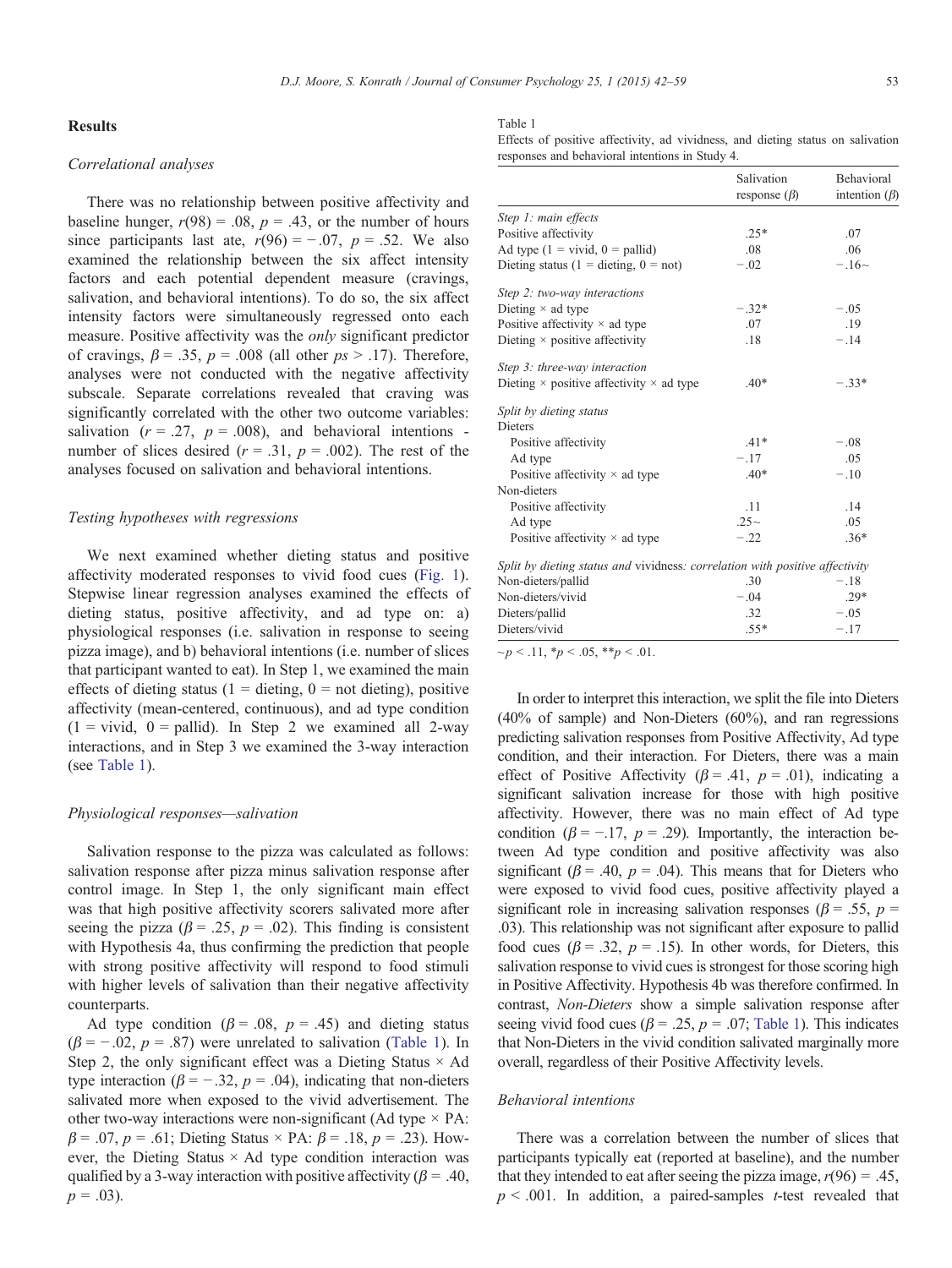participants wanted to eat about 1 more pizza slice  $(M = 3.22)$ slices) than they typically would  $(M = 2.41)$  after seeing any food image,  $t(96) = -5.27$ ,  $p < .001$ .

We thus controlled for participants' typical number of slices eaten when examining the effect of each of the predictor variables on the number of pizza slices that participants desired to eat after seeing the food image. Thus, results indicate the number of slices participants want to eat over and above their own typical eating behavior. (Results remain consistent when not adding this covariate.) In Step 1, Ad type condition ( $\beta$  = .06,  $p$  = .54) and Positive Affectivity ( $\beta$  = .07,  $p$  = .48) were not related to the number of slices desired ([Table 1](#page-11-0)). The only marginal effect was that *Dieters* reported wanting to eat fewer slices overall than Non-Dieters ( $\beta$  = -.16,  $p$  = .11). In Step 2, no significant 2-way effects emerged (all  $ps > .14$ ). However, the 3-way interaction between Dieting Status, Positive Affectivity, and Ad type was significant ( $\beta = -.33, p = .05$ ).

We split the file into Dieters and Non-Dieters, and examined the relationship between Positive Affectivity, Ad Type, and their interaction in predicting behavioral intentions - the number of pizza slices desired. In this case, the Non-Dieters showed the strongest effects. For them, although there was no main effect of Positive Affectivity ( $\beta$  = .14,  $p$  = .26) or Ad type  $(\beta = .05, p = .68)$ , there was a significant interaction between them ( $\beta$  = .36,  $p$  = .04). This means that when Non-Dieters were exposed to vivid food images, those high in positive affectivity wanted to eat more pizza ( $\beta$  = .29,  $p$  = .03). Yet, for Non-Dieters who were exposed to pallid food images, positive affectivity was unrelated to behavioral intentions to eat pizza  $(\beta = -.18, p = .40)$ . These results are therefore consistent with Hypothesis 4c which predicted that when non-dieters are exposed to vivid food images, those who are high in positive affectivity will express intentions to eat more food than those who are restrained dieters.

For Dieters, there was no main effect of Ad Type ( $\beta$  = .05,  $p = .72$ ) or Positive Affectivity ( $\beta = -.08$ ,  $p = .58$ ), and there was no interaction ( $\beta$  = -.10,  $p$  = .55). This finding does lend some degree of support for the expectation that dieters are the ones who would be more reluctant than non-dieters to admit any desire to eat increased quantities of food after exposure to vivid food images. The implication is that although dieters are more physiologically reactive to vivid food cues, especially if they are high in Positive Affectivity, they self-report being unaffected by these cues by reporting lower levels of behavioral intentions. This points to the value of using physiological assessments like salivation that are non-conscious and more difficult to misrepresent.

## Discussion

Study 4 examined the impact of positive affectivity when restrained versus unrestrained eaters were exposed to vivid versus pallid pictures of pizza. First, positive affectivity was the only significant predictor of craving, and craving was significantly correlated with the other two outcome variables: salivation and behavioral intentions to eat a desired number of slices. Next, there was a significant tendency for high positive affectivity participants

to respond to vivid food cues with increased salivation, thus confirming a crucial hypothesis that this affect intensity sub-factor uniquely predicts salivation.

Third, we found that non-dieters generally salivated more when exposed to the vivid version of the ad. In contrast, dieters who were exposed to the vivid ad salivated more only when they were high in positive affectivity. This suggests that because dieters are presumed to be more emotionally attached to food ([Canetti et al., 2002\)](#page-16-0), they relied more on the emotional boost they received through the positive affectivity dimension of affect intensity [\(Bagozzi & Moore, 2011; Larsen et al., 1996\)](#page-16-0). This finding provides support for our general model [\(Fig. 1](#page-1-0)) which predicts that ad vividness and dieting status both moderate the effect of positive affectivity on salivation. Fourth, with respect to behavioral intentions, for non-dieters, high positive affectivity individuals admit wanting to eat more after exposure to vivid images; whereas the type of food image makes no difference for dieters, who may be motivated to inhibit their food impulses ([Fedoroff et al., 1997\)](#page-16-0). It is interesting to note that dieters with high positive affectivity showed a significant increase in salivation—a non-conscious physiological response. Yet, these dieters seem reluctant to report their actual intentions to eat, resulting in non-significant main and interaction effects for behavioral intentions. Further replications are needed to confirm whether dieters are truly motivated to suppress their true desires to eat in order to maintain a favorable public image.

### General discussion

In modern industrial societies palatable foods and their cues can carry strong motivational power to undermine self-control and trigger impulsive consumption-related outcomes such as cravings, salivation, and behavioral intentions. Consistent with our theoretical model [\(Fig. 1](#page-1-0)), Studies 1 and 2 identified three psychological processes that served as mediators of the influence of affect intensity on food cravings, and behavioral intentions to buy and consume the food: (a) the role of emotional memories, (b) the weakening of impulse control, and (c) the higher anticipation of pleasure. Using a person-by-situation interactionist model ([Anderson & Bushman, 2002; Cooper, 2010\)](#page-16-0), Studies 3 and 4 found that these consumption-related outcomes were influenced by individual difference traits associated with affect intensity [\(Larsen & Diener, 1987\)](#page-17-0), background characteristics such as dieting status ([Fedoroff et al., 2003\)](#page-16-0), and contextual features such as the vividness of the of advertising appeal ([Loewenstein & O'Donoghue, 2007](#page-17-0)). Studies 2 and 4 further reveal that the positive affectivity factor seems to be most pertinent to these processes. Most remarkably, we were able to demonstrate for the first time that people with high positive affectivity had increased salivation responses, especially when they are dieters who are exposed to vivid food ads (Study 4).

This research makes insightful contributions to theory development in the fields of advertising and consumer behavior. For example, this is one of the first studies to demonstrate that print advertising appeals can directly impact food cravings ([Cepeda-Benito et al., 2000; Fedoroff et al., 2003\)](#page-16-0). Moreover, we also find that affect intensity is associated with food cravings,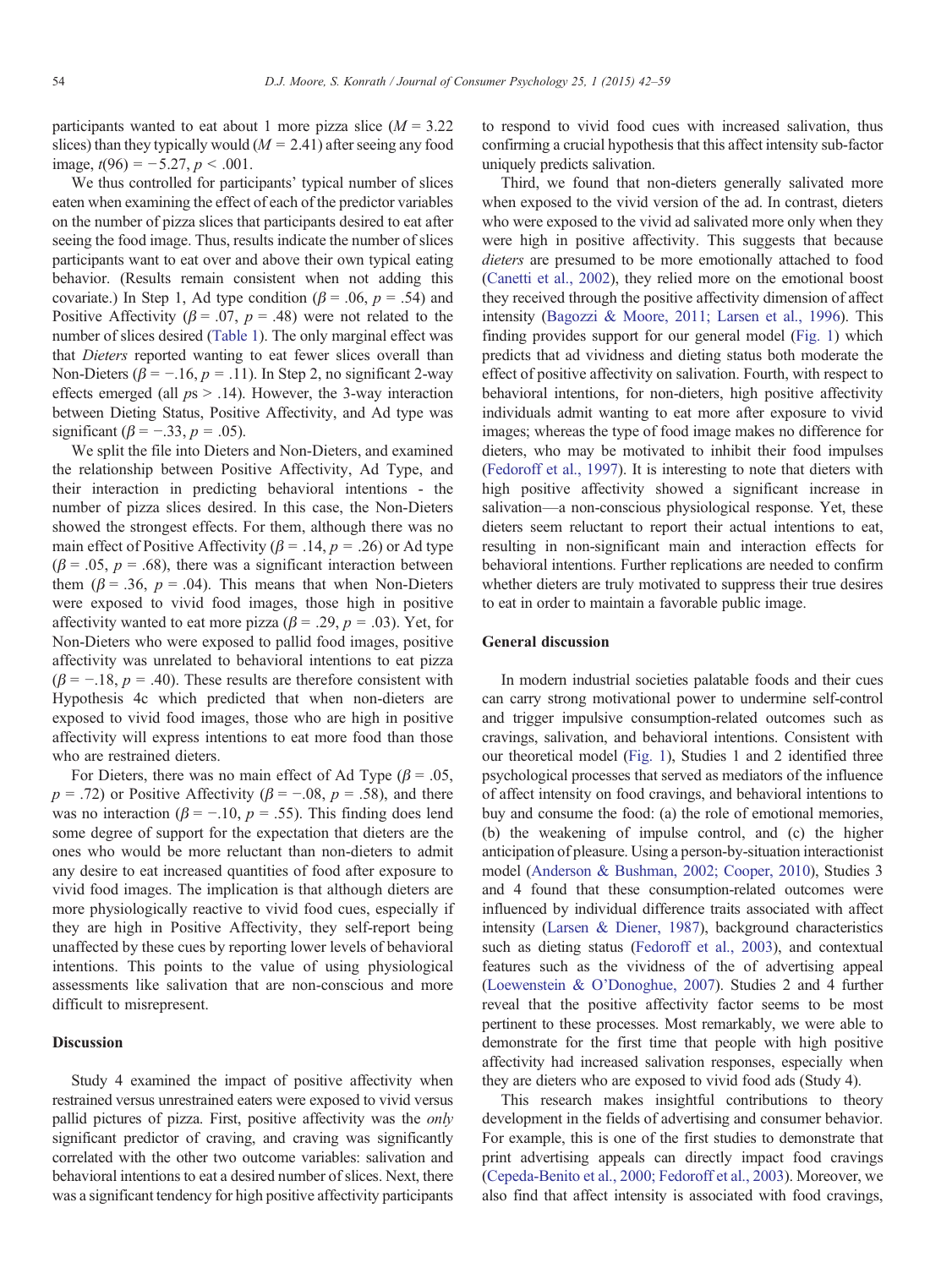especially when moderating conditions such as the vividness of the message are taken into consideration ([Loewenstein &](#page-17-0) [O'Donoghue, 2007](#page-17-0)). Hitherto, research on affect intensity was limited to individual differences in social affective responses like positive and negative emotions [\(Larsen & Diener, 1987; Moore et](#page-17-0) [al., 1995\)](#page-17-0), or differences in sensory arousability and cognitive operations [\(Larsen et al., 1987\)](#page-17-0). We demonstrate that the differences in visceral motivational drive states like food cravings have implications for behavioral intentions and salivation responses. Affect intensity would also likely be associated with responses to other products to the extent that ads focus on sensory-based product features such as smell, feelings, or tactile features [\(Kergoat et al., 2012; Krishna, 2012; Krishna &](#page-17-0) [Schwarz, 2014](#page-17-0)). These results also confirm a direct link between affect intensity and three psychological processes, thereby opening an interesting discussion about the underlying reasons why affect intensity influences food cravings, and correspondingly, behavioral intentions to consume food.

# Mediators of the relationship between affect intensity and consumption-related responses

The revelation that high affect intensity individuals may be equipped with more sensitive and accessible emotional memories that can be activated by sensory details embedded in an external stimulus (Study 1) represents a significant contribution to the extant literature. This paper provides a contextual application of the notion that emotional memories of palatable food cues may play a key role in activating hedonic hotspots in the brain, which in turn may accelerate cravings [\(Smith et al., 2010](#page-17-0)). Although more collaborative research in marketing and neuroscience is needed to confirm these findings, the data can serve as a catalyst for a potential explanation about why affect intensity may at times be associated with food cravings.

We found that high affect intensity individuals relied more on their emotions than their self-regulatory resources (Study 1), and this impulse control failure was associated with higher craving intensity, and ultimately, more behavioral intentions. This finding makes three contributions to the extant literature. First, despite the plethora of research on personality traits associated with impulse control and impulse buying [\(Rook & Gardner, 1993; Verplanken](#page-17-0) [& Herabadi, 2001\)](#page-17-0), this is one of the first studies to link impulse control failure with affect intensity ([Tice et al., 2001\)](#page-17-0). People who are dispositionally inclined to experience their emotions more intensely are the same ones who have difficulty controlling their appetitive impulses. Second, the findings are consistent with self-regulation theory which asserts that emotional stimulation magnifies the salience of emotionally evocative objects, and shifts the perceiver's attention to the immediate moment rather than the pursuit of distal goals [\(Baumeister & Heatherton, 1996\)](#page-16-0). Additional research is warranted to gain a deeper understanding of the characteristics and mindsets of consumers who surrender to their cravings for palatable, but unhealthy foods [\(Hofmann et al.,](#page-16-0) [2009](#page-16-0)). Third, researchers have demonstrated that negative emotion undermines self-regulation ([Tice et al., 2001\)](#page-17-0), while positive mood (e.g. induced by humor) can boost impulse control and improve self-regulation ([Tice, Baumeister, Shmueli, &](#page-17-0) [Muraven, 2007](#page-17-0)). In contrast, we have shown that a positive situation (i.e. anticipating the pleasure of palatable food) did just the opposite; it was associated with weakened impulse control among high affect intensity individuals, especially those high in the positive affectivity subscale. Future research should examine whether positive emotion is associated with poor impulse control in other consumer behavior domains.

Another contribution of this investigation is the discovery that high affect intensity people experience elevated pleasure anticipation, which amplifies food cravings. One possible reason is that although sensory cues in advertising appeals can enhance pleasure and taste perception [\(Elder & Krishna, 2010](#page-16-0)), it may not be food cues themselves that unleash the appetitive motivation. Rather, it may be the unique manner in which the perceiver's brain amplifies hedonic hotspots to transform stimuli into liked and desired objects of pleasure [\(Berridge et al., 2010; Smith et al., 2010\)](#page-16-0). In order for a person to develop appetitive desire for a specific substance, an interconnected neural network of 'hedonic hotspots' must spring into action to cause the object of interest to be perceived as something pleasurable [\(Berridge et al., 2010; Pecina et al., 2006;](#page-16-0) [Smith et al., 2010](#page-16-0)). This interactive process, coordinated by hedonic hotspots, may magnify sensory pleasure, which in turn may increase salivation for the target food [\(Pecina et al., 2006](#page-17-0)). One implication is that it is therefore quite possible that high affect intensity individuals respond to hedonic stimuli in a way that activates more hedonic hotspots in key brain regions, which in turn amplifies the anticipation of pleasure and craving impulses. Future research in marketing should therefore collaborate with affective neuroscientists to determine whether high affect intensity individuals would experience stronger activations in the reward centers of the brain when exposed to vivid food advertisements.

# Moderators of the relationship between affect intensity and consumption-related responses.

In Studies 3 and 4 we examined the joint roles of individual differences (i.e. affect intensity, dieting status) and contextual features (e.g. features of advertisements) in predicting consumption-related outcomes. The results in Study 3 indicate for the first time that vivid advertisements have different effects on people depending on their levels of affect intensity: high affect intensity people are especially susceptible to such ads. In Study 4, the vivid version of the pizza was represented by its full color that magnified the enticing richness of the mozzarella cheese and the other toppings (e.g. red peppers). Therefore, the presence of color presumably activated the hot emotional system [\(Metcalfe & Mischel, 1999\)](#page-17-0). These findings expand the significance of recent work finding that brightness of ambient light turned on the hot emotional system and intensified people's initial affective response; this, in turn influenced the respondent's judgments as well as the desire to eat spicier foods ([Xu & Labroo, 2014\)](#page-17-0) .

Moreover, in Study 4, dieting also seems to amplify the responses of high affect intensity people to vivid cues, literally making these cues more mouthwatering. Dieters who were both high in affect intensity and exposed to a vivid food advertisement, salivated more than dieters who saw a pallid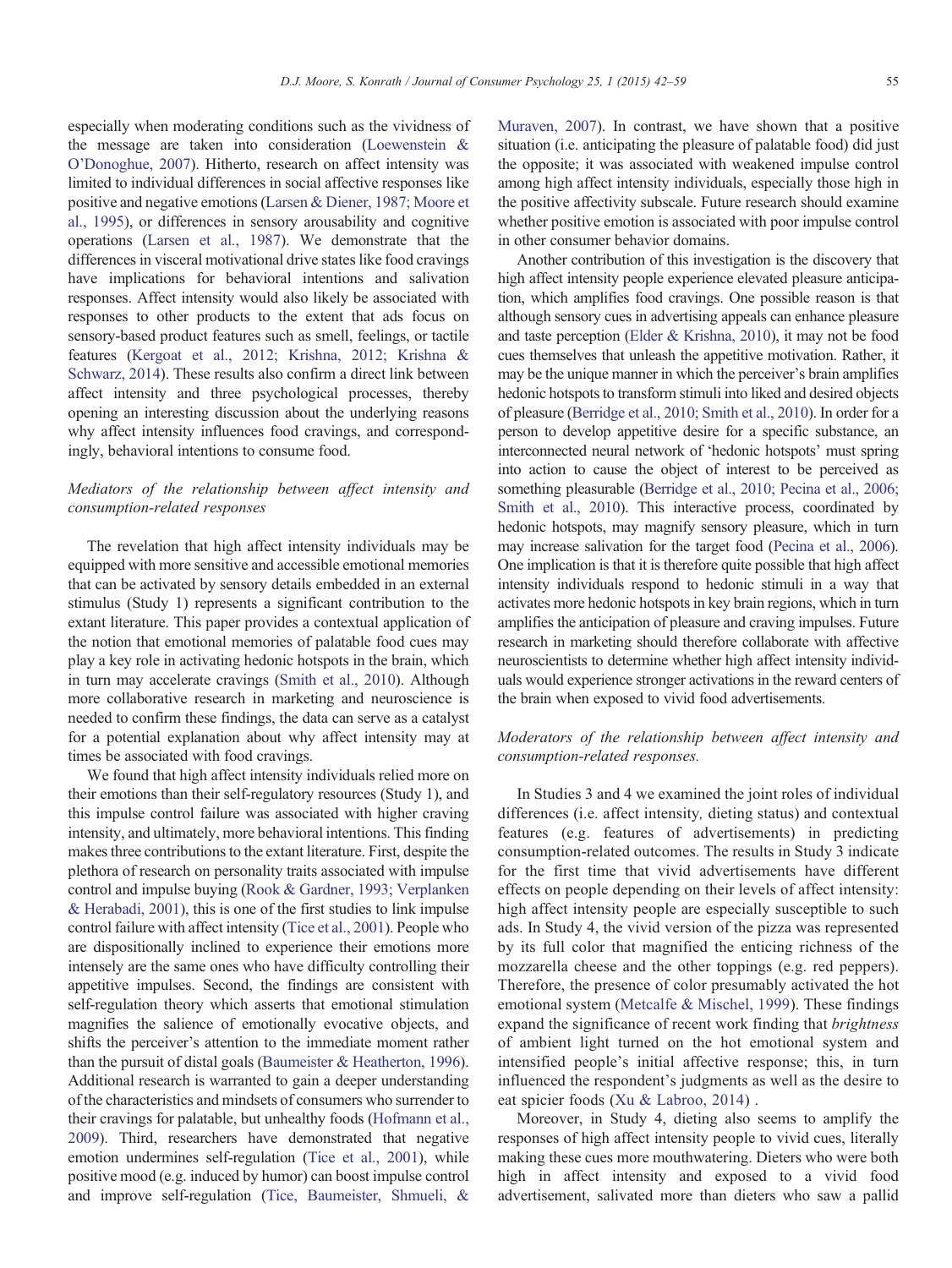advertisement, even though the two ads only differed by a single feature (i.e. color versus black-and-white). These findings are consistent with previous research which shows that restrained dieters are associated with heightened salivary responsiveness to food stimuli ([Brunstrom et al., 2004; LeGoff](#page-16-0) [& Spigelman, 1987](#page-16-0)).

This study is among the first to find that positive affectivity is the only sub-factor of affect intensity that is a significant predictor of craving intensity and salivation response [\(Table 1](#page-11-0)). Two important implications of this finding should be noted. First, given the inconsistent literature on the relationship between exposure to food stimuli and salivation responses ([Krishna et al., 2014; Spence, 2011](#page-17-0)), this study has shown that there may be other unmeasured variables (like personality traits) that could be used to predict salivation responses. This underscores the importance of taking into consideration the role of such variables, rather than assuming that all respondents are homogeneous in their appetitive response to sensory stimuli. Second, since positive affectivity was the only sub-dimension of the affect intensity construct to predict salivation responses, this supports the recommendation that when personality constructs are multidimensional like the affect intensity scale, the use of specific sub-dimensions of the scale may be more interpretable and less misleading than the use of the total scale ([Bagozzi, 1994\)](#page-16-0).

These results also demonstrate that increased salivation may not necessarily lead to increased desires to eat food. Rather, exposure to food temptations that exceed a certain critical level can activate inhibitory strategies that may motivate restrained eaters (dieters) to control their consumption ([Fishbach et al.,](#page-16-0) [2003\)](#page-16-0). Dieters tend to use cognitive suppression to control food intake ([Nederkoorn & Jansen, 2002\)](#page-17-0), and dieters who were high in positive affectivity may have been especially good at suppressing their appetitive urges, presumably to cope with the eating temptation [\(Nederkoorn & Jansen, 2002](#page-17-0)). This is a plausible explanation of the finding that positive affectivity was associated with an increased desire to eat unhealthy food only among non-dieters, who are less motivated to suppress their appetitive urges. Future research is needed to clarify the conditions under which high positive affectivity restrained eaters suppress their appetitive urges in light of recent neuroscience research indicating that when sensory pleasures are stimulated by exposure to food, this can activate a very powerful "go" system in the human brain that is difficult to 'turn off' and can lead to uncontrolled overeating ([Berridge et](#page-16-0) [al., 2010](#page-16-0)). In other words, the unanswered question that remains is: if exposure to appetizing food can trigger overeating, why does this only seem to apply to non-dieters high in positive affectivity? We think that one potential explanation for the high positive affectivity dieters' seeming restraint in the face of increased salivation is that they were working hard at inhibiting this "go" system. Whether these processes are conscious (i.e. respondents want to look good) or non-conscious (i.e. automatic suppression) is a question for future research. But we suspect that such suppression is likely to take its toll on the high positive affectivity dieters—which is another empirical question.

# Marketing implications, future directions, and conclusion

People scoring high on affect intensity enjoy consuming a number of emotionally-evocative media such as movies and television shows with drama, romance, and excitement (e.g. soap operas, major sports events, romantic dramas in movies; [Moore &](#page-17-0) [Homer, 2000](#page-17-0)). Therefore, because of their predictable media preferences, high affect intensity people can be targeted by media strategists. Based on this prior research and on the results of the current paper, marketers might selectively choose to place more vivid and sensory-focused ads in these more emotionally evocative types of media to target this consumer segment. At the same time, they could more accurately target the appropriate audience if they reserve their more pallid ads, which seem to be more effective for low affect intensity people, to less emotionally evocative media types (e.g. newspapers, newsmagazines, some talk radio shows). Taken together, we find that both vivid and pallid advertisements have their place, but they have to be matched to the consumer trait and their preferred type of media consumption. Policy-makers might also be interested in targeting vivid and evocative ads (e.g. fear appeal images commonly used in anti-smoking campaigns) versus more pallid and informationfocused ones (e.g. statistics about potential effects of smoking) to the correct type of media ([Bagozzi & Moore, 1994\)](#page-16-0).

Research has also found that high affect intensity people are quite sociable, strongly preferring to participate in stimulating social activities that take them outside of the house (e.g. going to parties with friends, dancing, eating at restaurants with friends). They are less interested in solo outside activities (e.g. biking or jogging alone) or quiet indoor activities [\(Moore & Homer, 2000](#page-17-0)). Thus, future research should examine the role of another external cue that was not tested in the current paper: the social versus non- social nature of ads. Ads containing more social information (e.g. people enjoying a product together) are likely to be more effective for high affect intensity people, while those containing less social information (e.g. an individual enjoying a product alone) are likely to be more effective for low affect intensity individuals. Again, these specific ad types should also perhaps be targeted to the correct type of media (e.g. more social ads in more emotionally evocative programs).

Advertisers and marketing strategists may also benefit from the fact that people who manifest intense positive emotions also experience elevated pleasure anticipation ([Elder & Krishna,](#page-16-0) [2010](#page-16-0)). One exciting possibility is that consumers with high positive affectivity may also be equipped with a greater capacity to engage in savoring—a process whereby people willingly believe in their ability to derive pleasure through anticipating upcoming positive events [\(Bryant, 2003\)](#page-16-0). It may be quite feasible to assume that high positive affectivity consumers are also capable of savoring with sustained interest a future event that offers the promise of pleasurable consumption experience such as a delightful vacation or an exciting sporting event. Very often, for example, consumers purchase tickets for an event that may occur many months later (like the World Cup Soccer final playoff). Because of this long delay before consumption occurs [\(Nowlis,](#page-17-0) [Mandel, & McCabe, 2004\)](#page-17-0), purchasing tickets a long time in advance presumably calls for a special ability to anticipate and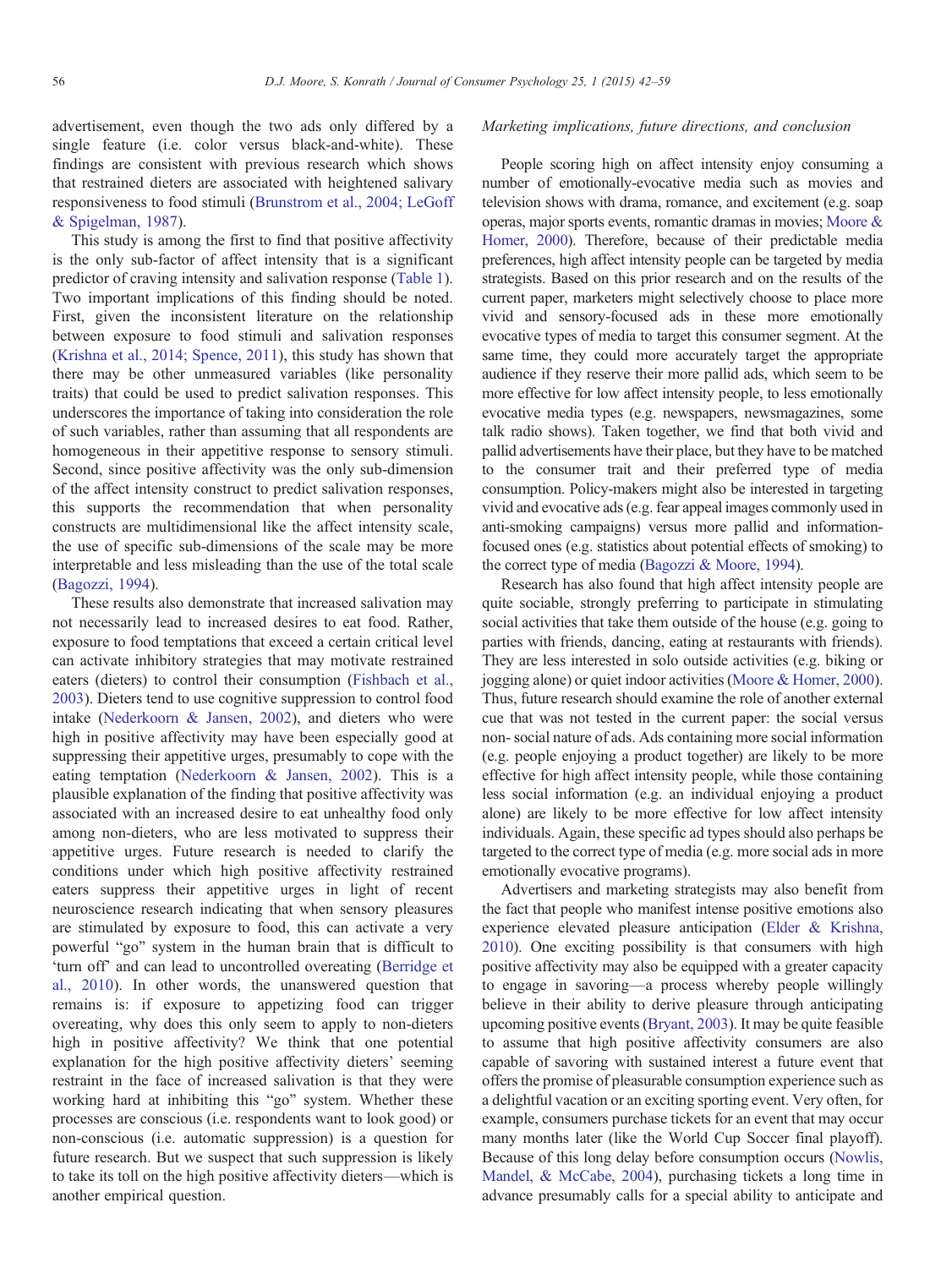<span id="page-15-0"></span>savor the pleasures of consumption [\(Bryant, 2003\)](#page-16-0). High positive affectivity consumers may be more motivated to sustain their interest in events where consumption is delayed. Since maintaining a sustained level of anticipation and savoring can conceivably reduce the motivation to cancel bookings and reservations for future pleasurable events, advertisers should design their communications to bolster and encourage the savoring process.

Some limitations of the current studies must be considered. First, Studies 1 and 2 were cross-sectional, making it difficult to determine the direction of causality and the role of potential third variables. Future studies should causally manipulate variables that might interact with affect intensity to increase food cravings. For example, available impulse control resources could be manipulated via cognitive load (versus control) tasks (e.g. [Ward](#page-17-0) [& Mann, 2000\)](#page-17-0). High affect intensity individuals should be less able to resist their food cravings after completing difficult cognitive tasks. Second, future studies should extend this work into more diverse adult populations, rather than exclusively relying on undergraduates as we did.

Overall, our main contribution may well be the creation and initial testing of a general theoretical model that we hope stimulates much future research ([Fig. 1\)](#page-1-0). In the current paper, we aimed to develop an overarching explanatory framework that could generate useful ideas and hypotheses, and ultimately, fruitful future research in the area of sensory marketing ([Krishna, 2012\)](#page-17-0) and food consumption research. We hope that this person by situation theoretical framework ([Anderson &](#page-16-0) [Bushman, 2002\)](#page-16-0) inspires many future studies in a variety of consumer domains.

# Appendix A

## Study 1 stimulus: vivid description

# Cinnabon® rolls

You are out shopping and now you are now quite hungry. Almost suddenly you run into a corner store where a few hungry people are waiting in line for freshly baked Cinnabon<sup>®</sup> rolls. Joining the line, you glance forward toward the oven and catch a glimpse of the golden pastry with a rich Cinnabon® swirl, a delicate glaze melting over the warm and gooey spirals of dough. As you make your purchase, a fresh batch of Cinnabon® rolls is taken out of the oven. Soon the Cinnabon® rolls are in your hand and with your bare fingers you break your first roll in half; it warms your soul as you prepare yourself for an experience you'll never forget.

# Study 2 stimulus: vivid description

#### Pizza

You and a friend are shopping at the mall and now you have become quite hungry. You decide to have lunch at a dine-in pizza restaurant. Because you are ravenously hungry, you quickly examine the menu and order the best tasting pizza. Minutes later the pizza arrives at your table; the smell is heavenly. The warm delicious aroma hits you in the face. The

crust is flaky and golden brown outside, warm and chewy on the inside. The cheese melts in abundance all over the pizza crust. It is gooey and looks really appetizing. Delicious toppings are spread over the pizza. Excitedly you reach for the first slice and begin to devour. You sink your teeth into a thick juicy slice.

# Study 3 stimuli

## Product description: vivid, pleasure-focused version (cookies)

You and a friend are shopping at the mall and now you have become quite hungry. Almost suddenly, you run into a small storefront where a few eager people are waiting in line for freshly baked cookies. As you join the line you could actually see a batch of your favorite cookies baking in the oven close by. You are almost completely overpowered by the sight of those delicious cookies. Soon the timer goes off and the attendant pulls the cookies out of the oven. You see that they are perfectly done, nice and golden-brown on the outside. By now you are dying to have a cookie. Charmed by this experience, you place your order and soon you and your companion walk away with your order.

## Product description: pallid, information-focused version (cookies)

You and a friend are shopping at the mall and now you have become quite hungry. Suddenly, you find yourself close to a small storefront where a few eager people are waiting in line. As you join the line you could actually see that the store is considerate enough to list the ingredients and nutritional values associated with each of its products. The type of cookie you are interested in contains 160 calories, 3 g of saturated fat, 10 g of sugar and 3% fiber. The sodium content is 280 mg while the potassium level is 30 mg. Armed with this nutritional information, you place your order and soon you and your companion walk away with your order.

# Product description: vivid, pleasure-focused version (pizza)

You and a friend are shopping at the mall and now you have become quite hungry. You decide to have lunch at a dine-in pizza restaurant. Because you are ravenously hungry, you quickly examine the menu and order the best tasting pizza. Minutes later the pizza arrives at your table; the smell is heavenly. The warm delicious aroma hits you in the face. The crust is flaky and golden brown outside, warm and chewy on the inside. The cheese melts in abundance all over the pizza crust. It is gooey and looks really appetizing. Delicious toppings are spread over the pizza. Excitedly you reach for the first slice and begin to devour. You sink your teeth into a thick juicy slice.

# Product description: pallid, information-focused version (pizza)

You and a friend are shopping at the mall and now you have become quite hungry. You decide to have lunch at a dine-in pizza restaurant. Having been seated comfortably, you examine the menu and place your order. You observe that the nutritional information is provided for all the various types of pizzas on the menu list. For example, a regular pan pizza contains 722 calories, 33 g of protein, 70 g of carbohydrates and 12 g of saturated fat.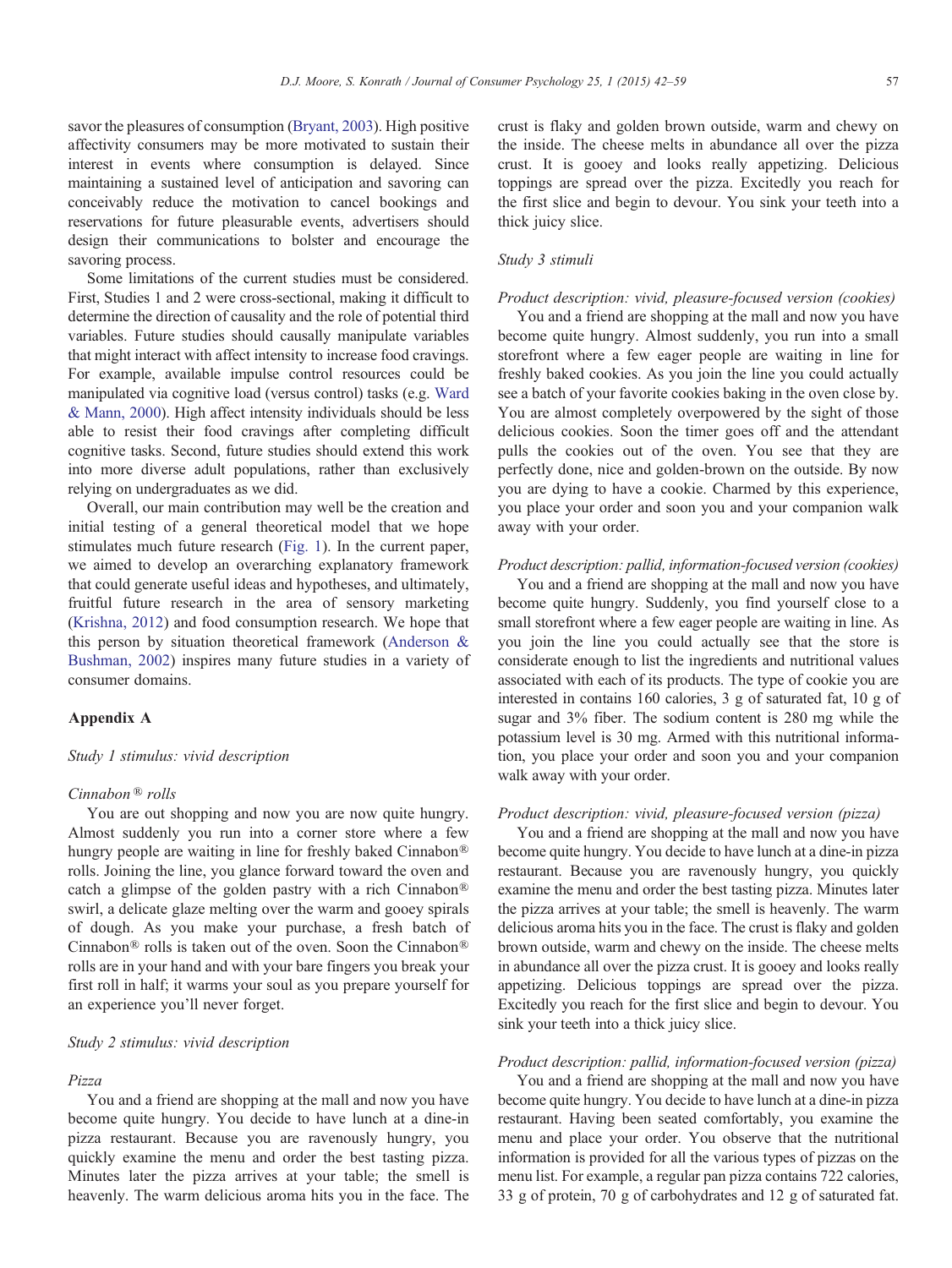<span id="page-16-0"></span>The actual amount of cholesterol present in each pizza is 66 mg, while the number of calories derived from fat is 66%. As the pizza arrives you reach for the first slice and you begin to eat.

Study 4 stimuli



Picture 1a) Pallid pizza images



Picture 1b) Vivid pizza images

#### References

- Alba, W., & Williams, E. F. (2013). [Pleasure principles: A review of research](http://refhub.elsevier.com/S1057-7408(14)00064-3/rf0005) on hedonic consumption. [Journal of Consumer Psychology](http://refhub.elsevier.com/S1057-7408(14)00064-3/rf0005), 23(1), 2–18.
- Anand-Keller, P., & Block, L. (1997). [Vividness effects: A resource-matching](http://refhub.elsevier.com/S1057-7408(14)00064-3/rf0010) perspective. [Journal of Consumer Research](http://refhub.elsevier.com/S1057-7408(14)00064-3/rf0010), 24, 295–304.
- Anderson, C. A., & Bushman, B. J. (2002). [Human aggression.](http://refhub.elsevier.com/S1057-7408(14)00064-3/rf0015) Annual Review [of Psychology](http://refhub.elsevier.com/S1057-7408(14)00064-3/rf0015), 53(1), 27–51.
- Bagozzi, R. P. (1992). [The self-regulation of attitudes, intentions, and behavior.](http://refhub.elsevier.com/S1057-7408(14)00064-3/rf0020) [Social Psychology Quarterly](http://refhub.elsevier.com/S1057-7408(14)00064-3/rf0020), 55, 178–204.
- Bagozzi, Richard P. (1994). [ACR fellow speech. In Chris T. Allen, & Deborah R.](http://refhub.elsevier.com/S1057-7408(14)00064-3/rf0360) John (Eds.), [Advances in consumer research.](http://refhub.elsevier.com/S1057-7408(14)00064-3/rf0360) , 21. (pp. 8–11). Association for [Consumer Research.](http://refhub.elsevier.com/S1057-7408(14)00064-3/rf0360)
- Bagozzi, R. P., & Moore, D. J. (1994). [Public service advertisements: Emotions](http://refhub.elsevier.com/S1057-7408(14)00064-3/rf0035) [and empathy guide pro-social behavior.](http://refhub.elsevier.com/S1057-7408(14)00064-3/rf0035) Journal of Marketing, 58(1), 56–[70.](http://refhub.elsevier.com/S1057-7408(14)00064-3/rf0035)
- Bagozzi, R. P., & Moore, D. J. (2011). [On the dimensionality and construct](http://refhub.elsevier.com/S1057-7408(14)00064-3/rf0030) [validity of the affect intensity measure.](http://refhub.elsevier.com/S1057-7408(14)00064-3/rf0030) Journal of Testing, Psychometrics, [and Methodology in Applied Psychology](http://refhub.elsevier.com/S1057-7408(14)00064-3/rf0030), 18, 3–18.
- Baumeister, R. F. (2002). [Yielding to temptation: Self-control failure, impulsive](http://refhub.elsevier.com/S1057-7408(14)00064-3/rf0040) [purchasing, and consumer behavior.](http://refhub.elsevier.com/S1057-7408(14)00064-3/rf0040) Journal of Consumer Research, 28, 670–[676.](http://refhub.elsevier.com/S1057-7408(14)00064-3/rf0040)
- Baumeister, R. F., & Heatherton, T. F. (1996). [Self-regulation failure: An](http://refhub.elsevier.com/S1057-7408(14)00064-3/rf0045) overview. [Psychological Inquiry](http://refhub.elsevier.com/S1057-7408(14)00064-3/rf0045), 7, 1–15.
- Belk, R. W., Ger, G., & Askegaard, S. (2003). [The fire of desire: A multisited](http://refhub.elsevier.com/S1057-7408(14)00064-3/rf0050) inquiry into consumer passion. [Journal of Consumer Research](http://refhub.elsevier.com/S1057-7408(14)00064-3/rf0050), 30, 326–351.
- Berridge, K. C., Ho, C. -Y., Richard, J. M., & DiFeliceantonio, A. G. (2010). [The tempted brain eats: Pleasure and desire circuits in obesity and eating](http://refhub.elsevier.com/S1057-7408(14)00064-3/rf0055) [disorders.](http://refhub.elsevier.com/S1057-7408(14)00064-3/rf0055) Appetite, 1350, 43–64.
- Bonans, S. R., & Noble, A. C. (1995). [Interaction of salivary flow with](http://refhub.elsevier.com/S1057-7408(14)00064-3/rf0060) [temporal perception of sweetness, sourness, and fruitiness.](http://refhub.elsevier.com/S1057-7408(14)00064-3/rf0060) Physiology and [Behavior](http://refhub.elsevier.com/S1057-7408(14)00064-3/rf0060), 57, 569–574.
- Brunstrom, J. M., Yates, H. M., & Witcomb, G. L. (2004). [Dietary restraint and](http://refhub.elsevier.com/S1057-7408(14)00064-3/rf0070) [heightened reactivity to food.](http://refhub.elsevier.com/S1057-7408(14)00064-3/rf0070) Physiology & Behavior, 81, 85–90.
- Bryant, F. B. (2003). [Savoring beliefs inventory \(SBI\): A scale for measuring](http://refhub.elsevier.com/S1057-7408(14)00064-3/rf0075) beliefs about savoring. [Journal of Mental Health](http://refhub.elsevier.com/S1057-7408(14)00064-3/rf0075), 12(2), 175–196.
- Bryant, F. B., Yarnold, P. R., & Grimm, L. G. (1996). [Toward a measurement](http://refhub.elsevier.com/S1057-7408(14)00064-3/rf0080) [model of the affect intensity measure: A 3-factor structure.](http://refhub.elsevier.com/S1057-7408(14)00064-3/rf0080) Journal of [Research in Personality](http://refhub.elsevier.com/S1057-7408(14)00064-3/rf0080), 30, 223–247.
- Canetti, L., Bachar, E., & Berry, E. (2002). [Food and emotion.](http://refhub.elsevier.com/S1057-7408(14)00064-3/rf0085) Behavioral [Processes](http://refhub.elsevier.com/S1057-7408(14)00064-3/rf0085), 60, 157–164.
- Cepeda-Benito, A., Gleaves, D., Williams, T., & Erath, S. (2000). [Development](http://refhub.elsevier.com/S1057-7408(14)00064-3/rf0090) [and validation of the state and trait food-cravings questionnaire.](http://refhub.elsevier.com/S1057-7408(14)00064-3/rf0090) Behavior [Therapy](http://refhub.elsevier.com/S1057-7408(14)00064-3/rf0090), 31, 151–173.
- Cooper, M. L. (2010). Toward a person  $\times$  situation model of sexual risk-taking [behaviors: Illuminating the conditional effects of traits across sexual](http://refhub.elsevier.com/S1057-7408(14)00064-3/rf0095) [situations and relationship contexts.](http://refhub.elsevier.com/S1057-7408(14)00064-3/rf0095) Journal of Personality and Social [Psychology](http://refhub.elsevier.com/S1057-7408(14)00064-3/rf0095), 98(2), 319.
- Cropanzano, R., Weiss, H. M., Hale, J. M. S., & Reb, J. (2003). [The structure of](http://refhub.elsevier.com/S1057-7408(14)00064-3/rf5000) affect. [Reconsidering the relationship between negative and positive](http://refhub.elsevier.com/S1057-7408(14)00064-3/rf5000) [affectivity. Journal of Management](http://refhub.elsevier.com/S1057-7408(14)00064-3/rf5000), 29(6), 831–857.
- Edell, J. A., & Burke, M. C. (1987). [The power of feelings in understanding](http://refhub.elsevier.com/S1057-7408(14)00064-3/rf0100) advertising effects. [Journal of Consumer Research](http://refhub.elsevier.com/S1057-7408(14)00064-3/rf0100), 14, 421–433.
- Elder, R. S., & Krishna, A. (2010). [The effects of advertising copy on sensory](http://refhub.elsevier.com/S1057-7408(14)00064-3/rf0105) thoughts and perceived taste. [Journal of Consumer Research](http://refhub.elsevier.com/S1057-7408(14)00064-3/rf0105), 36, 748–756.
- Escalas, J. (2004). [Narrative processing: Building consumer connections to](http://refhub.elsevier.com/S1057-7408(14)00064-3/rf0110) brands. [Journal of Consumer Psychology](http://refhub.elsevier.com/S1057-7408(14)00064-3/rf0110), 14, 168–180.
- Fedorikhin, A., & Patrick, V. M. (2010). [Positive mood and resistance to](http://refhub.elsevier.com/S1057-7408(14)00064-3/rf0115) [temptation: The interfering influence of elevated arousal.](http://refhub.elsevier.com/S1057-7408(14)00064-3/rf0115) Journal of [Consumer Research](http://refhub.elsevier.com/S1057-7408(14)00064-3/rf0115), 37, 698–711.
- Fedoroff, I. D. C., Polivy, J., & Herman, C. P. (1997). [The effect of pre](http://refhub.elsevier.com/S1057-7408(14)00064-3/rf5100)[exposure to food cues on the eating behavior of restrained and unrestrained](http://refhub.elsevier.com/S1057-7408(14)00064-3/rf5100) eaters. [Appetite](http://refhub.elsevier.com/S1057-7408(14)00064-3/rf5100), 28(1), 33-47.
- Fedoroff, I., Polivy, J., & Herman, C. P. (2003). [The specificity of restrained](http://refhub.elsevier.com/S1057-7408(14)00064-3/rf0120) [versus unrestrained eaters' responses to food cues: General desire to eat, or](http://refhub.elsevier.com/S1057-7408(14)00064-3/rf0120) [craving for the cued food?](http://refhub.elsevier.com/S1057-7408(14)00064-3/rf0120) Appetite, 41, 7–13.
- Fishbach, A., Friedman, R. S., & Kruglanski, A. W. (2003). [Lead us not into](http://refhub.elsevier.com/S1057-7408(14)00064-3/rf0125) [temptation: Momentary allurements elicit overriding goal activation.](http://refhub.elsevier.com/S1057-7408(14)00064-3/rf0125) [Journal of Personality and Social Psychology](http://refhub.elsevier.com/S1057-7408(14)00064-3/rf0125), 84, 296–309.
- Gard, D. E., Gard, M. G., Kring, A. M., & John, O. P. (2006). [Anticipatory and](http://refhub.elsevier.com/S1057-7408(14)00064-3/rf0130) [consummatory components of the experience of pleasure: A scale](http://refhub.elsevier.com/S1057-7408(14)00064-3/rf0130) development study. [Journal of Research in Personality](http://refhub.elsevier.com/S1057-7408(14)00064-3/rf0130), 40, 1086–1102.
- Gardner, M. P., Wansink, B., Kim, J., & Park, S. (2014). [Better moods for better](http://refhub.elsevier.com/S1057-7408(14)00064-3/rf0365) [eating? How mood influences food choice.](http://refhub.elsevier.com/S1057-7408(14)00064-3/rf0365) Journal of Consumer Psychology, 24[\(3\), 320](http://refhub.elsevier.com/S1057-7408(14)00064-3/rf0365)–335.
- Garg, N., Wansink, B., & Inman, J. J. (2007). [The influence of incidental affect](http://refhub.elsevier.com/S1057-7408(14)00064-3/rf0135) [on consumers' food intake.](http://refhub.elsevier.com/S1057-7408(14)00064-3/rf0135) Journal of Marketing, 71, 194–206.
- Geyskens, K., Dewitte, S., Pandelaere, M., & Warlop, L. (2008). [Tempt me](http://refhub.elsevier.com/S1057-7408(14)00064-3/rf0145) [just a little bit more: The effect of food temptation actionability on goal](http://refhub.elsevier.com/S1057-7408(14)00064-3/rf0145) activation and consumption. [Journal of Consumer Research](http://refhub.elsevier.com/S1057-7408(14)00064-3/rf0145), 35, 600–610.
- Gross, J. L., & Levenson, R. L. (1993). [Emotional suppression: Physiology,](http://refhub.elsevier.com/S1057-7408(14)00064-3/rf0150) [self-report, and expressive behavior.](http://refhub.elsevier.com/S1057-7408(14)00064-3/rf0150) Journal of Personality and Social [Psychology](http://refhub.elsevier.com/S1057-7408(14)00064-3/rf0150), 64, 970–986.
- Hamann, S. (2001). [Cognitive and neural mechanisms of emotional memory.](http://refhub.elsevier.com/S1057-7408(14)00064-3/rf0155) [Trends in Cognitive Sciences](http://refhub.elsevier.com/S1057-7408(14)00064-3/rf0155), 5, 394–399.
- Hill, A. (2007). The psychology of craving. [Proceedings of the Nutritional](http://refhub.elsevier.com/S1057-7408(14)00064-3/rf0370) [Society](http://refhub.elsevier.com/S1057-7408(14)00064-3/rf0370), 66, 277–285.
- Hoch, S. J., & Loewenstein, G. F. (1991). [Time-inconsistent preferences and](http://refhub.elsevier.com/S1057-7408(14)00064-3/rf5200) consumer self-control. [Journal of Consumer Research](http://refhub.elsevier.com/S1057-7408(14)00064-3/rf5200), 17, 492–507.
- Hofmann, W., Friese, M., & Strack, F. (2009). [Impulse and self-control from a](http://refhub.elsevier.com/S1057-7408(14)00064-3/rf0165) dual-systems perspective. [Perspectives on Psychological Science](http://refhub.elsevier.com/S1057-7408(14)00064-3/rf0165), 4, 162–[176.](http://refhub.elsevier.com/S1057-7408(14)00064-3/rf0165)